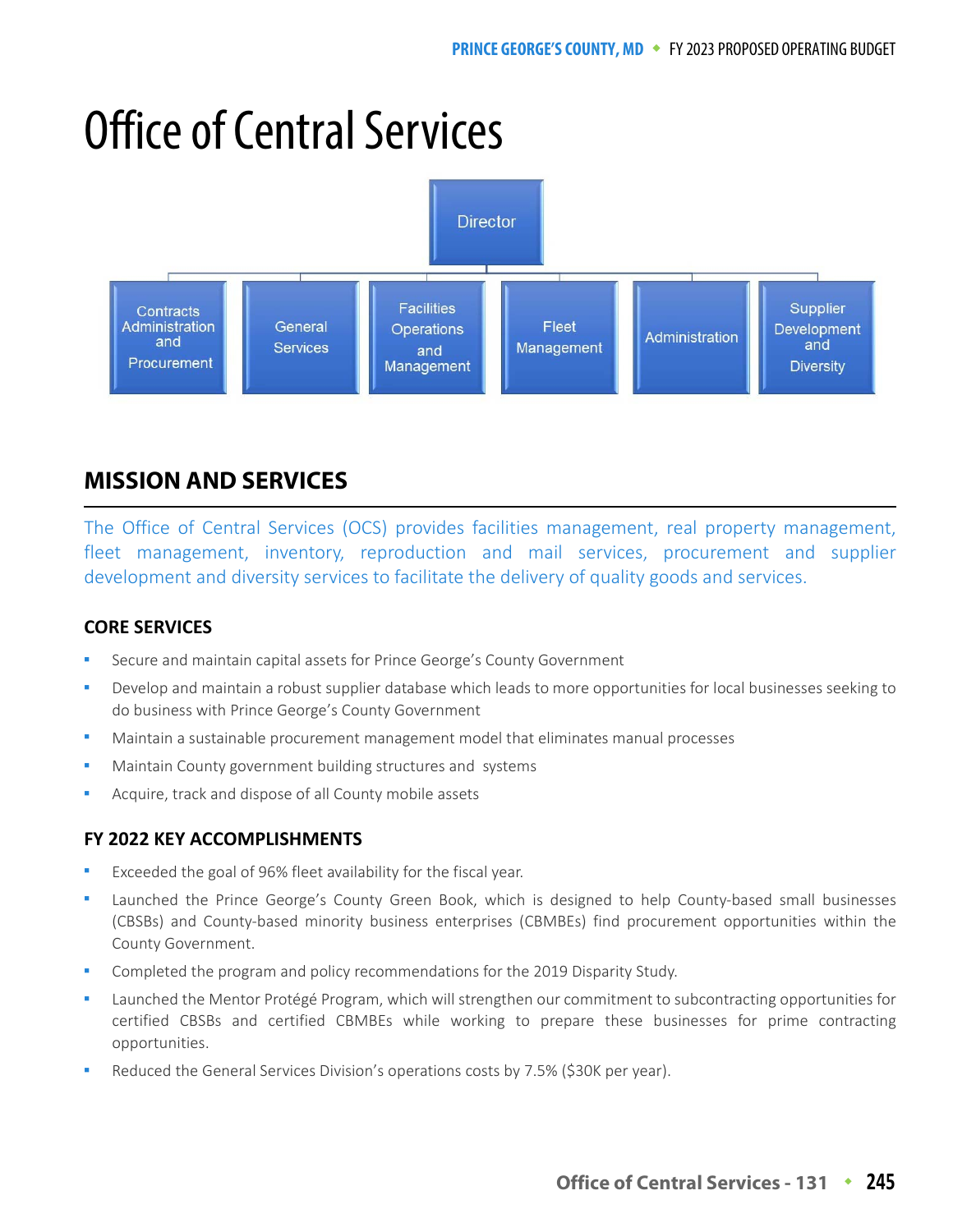#### **STRATEGIC FOCUS AND INITIATIVES FOR FY 2023**

The office's top priorities in FY 2023 are:

- Provide a high level of fleet availability (96% minimum for FY 2023).
- The Contracts and Procurement Division will vastly improve the quality of customer service and develop more efficient processes as well as adopt service level agreements for processing specific types of procurement transactions.
- Decrease leasing costs by encouraging competition and reducing unneeded fees.
- Increase new certifications by 10% through aggressive outreach efforts.
- Reduce the cost of operational and maintenance contracts by utilizing longer lease contract terms for cost savings without impacting service.

## **FY 2023 BUDGET SUMMARY**

The FY 2023 proposed budget for the Office of Central Services is \$44,090,400, an increase of \$5,506,900 or 14.3% over the FY 2022 approved budget.

#### **Expenditures by Fund Type**

|                        | FY 2021 Actual |         | FY 2022 Budget |         | FY 2022 Estimate |         | FY 2023 Proposed |         |
|------------------------|----------------|---------|----------------|---------|------------------|---------|------------------|---------|
| <b>Fund Types</b>      | Amount         | % Total | <b>Amount</b>  | % Total | Amount           | % Total | Amount           | % Total |
| <b>General Fund</b>    | \$26,077,361   | 58.6%   | \$23,515,800   | 60.9%   | \$26,207,400     | 56.5%   | \$28,290,800     | 64.2%   |
| <b>Grant Funds</b>     | 2,942,811      | 6.6%    |                | $0.0\%$ | 4,846,700        | 10.4%   | —                | $0.0\%$ |
| Internal Service Funds | 14,810,876     | 33.3%   | 14,462,700     | 37.5%   | 14,735,000       | 31.8%   | 15,194,600       | 34.5%   |
| Special Revenue Funds  | 681,569        | 1.5%    | 605,000        | 1.6%    | 605,000          | 1.3%    | 605,000          | 1.4%    |
| <b>Total</b>           | \$44,512,617   | 100.0%  | \$38,583,500   | 100.0%  | \$46,394,100     | 100.0%  | \$44,090,400     | 100.0%  |

#### **GENERAL FUND**

The FY 2023 proposed General Fund budget for the Office of Central Services is \$28,290,800, an increase of \$4,775,000 or 20.3% over the FY 2022 approved budget.

#### **Reconciliation from Prior Year**

|                                                                                                                                                                  | <b>Expenditures</b> |
|------------------------------------------------------------------------------------------------------------------------------------------------------------------|---------------------|
| <b>FY 2022 Approved Budget</b>                                                                                                                                   | \$23,515,800        |
| Add: Operating - Security, engineering and utilities costs to maintain the Cheverly Hospital site                                                                | \$1,404,000         |
| Increase Cost: Compensation - Mandated Salary Requirements - Annualization of FY 2022 salary adjustments                                                         | 838,700             |
| <b>Increase Cost: Fringe Benefits</b> — Increase in the fringe benefit rate from 34.0% to 37.5% due to align with projected<br>costs                             | 736,400             |
| <b>Add: Operating</b> — Additional funding for operating contracts: snow removal, security, landscaping and HVAC                                                 | 562,000             |
| <b>Increase Cost: Operating</b> — Increase in building repair and maintenance, telephone, office supplies and equipment leases<br>to align with historical costs | 358,900             |
| Add: Operating — Funding for temporary staffing in the Contracts Administration and Procurement division to support<br>operational improvements                  | 200,000             |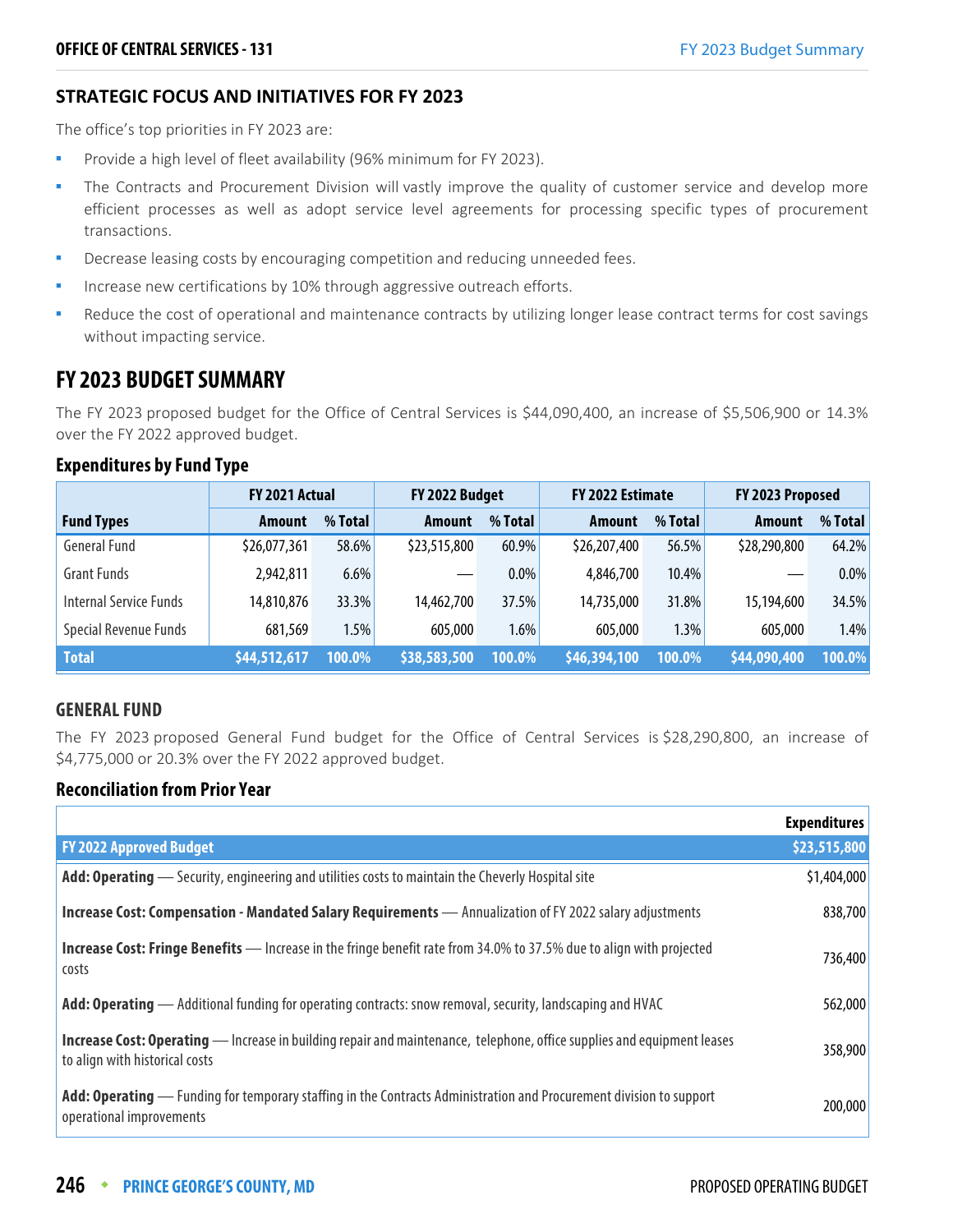#### **Reconciliation from Prior Year** (continued)

|                                                                                                                                                  | <b>Expenditures</b> |
|--------------------------------------------------------------------------------------------------------------------------------------------------|---------------------|
| Add: Compensation — Funding for previously unfunded Facilities Manager and CIP Procurement Officer positions                                     | 194,700             |
| <b>Increase Cost: Recovery Decrease</b> — Reduction in General Services Division recoveries from postage and copying due to<br>working from home | 151,700             |
| Add: Operating — Funding for new contracts to provide workshops and assist with the recruitment of small and diverse<br>businesses to the County | 100,000             |
| <b>Increase Cost: Technology Cost Allocation</b> — Increase in OIT charges based on anticipated countywide costs for<br>technology               | 52,300              |
| <b>Decrease Cost: Operating</b> — Reduction in training costs to align with historical costs                                                     | (30,600)            |
| <b>FY 2023 Proposed Budget</b>                                                                                                                   | \$28,083,900        |

#### **INTERNAL SERVICE FUNDS**

#### **Fleet Management Internal Service Fund**

The FY 2023 proposed budget for the Fleet Management Internal Service Fund is \$15,194,600, an increase of \$731,900 or 5.1% over the FY 2022 approved budget.

#### **Reconciliation from Prior Year**

|                                                                                                                                                              | <b>Expenditures</b> |
|--------------------------------------------------------------------------------------------------------------------------------------------------------------|---------------------|
| <b>FY 2022 Approved Budget</b>                                                                                                                               | \$14,462,700        |
| <b>Increase Cost: Fringe Benefits</b> — Increase in the fringe benefit rate from 48.7% to 67.6% to align with projected costs                                | \$1,123,000         |
| Increase Cost: Compensation - Mandated Salary Requirements - Annualization of FY 2022 salary adjustments                                                     | 229,800             |
| <b>Increase Cost: Operating</b> — Increase in OIT technology charges based on anticipated countywide costs for technology                                    | 29,400              |
| <b>Decrease Cost: Capital Outlay</b> — Decrease in funding for electric and alternatively fueled vehicles, tire balancer and an<br>additional car lift       | (233,000)           |
| <b>Decrease Cost: Operating</b> — Reduction in vehicle equipment repair and maintenance costs and the depreciation expense<br>to align with historical costs | (417, 300)          |
| <b>FY 2023 Proposed Budget</b>                                                                                                                               | \$15,194,600        |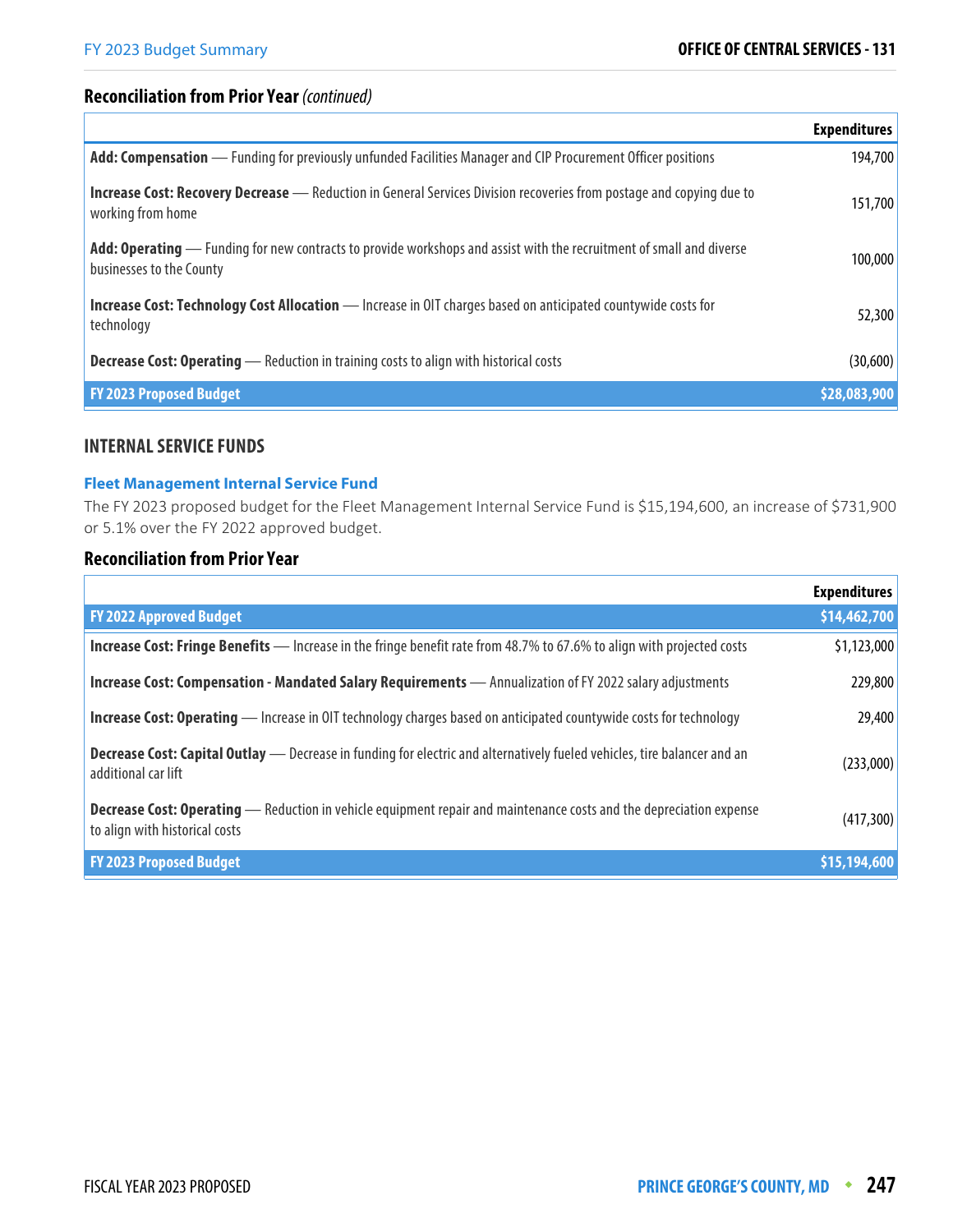#### **SPECIAL REVENUE FUNDS**

The FY 2023 proposed Special Revenue Fund budgets for the Office of Central Services is \$605,000. FY 2023 funding remains unchanged from the FY 2022 approved budget.

#### **Property Management Services Special Revenue Fund**

The FY 2023 proposed budget for the Property Management Special Revenue fund budget is \$600,000. FY 2023 funding remains unchanged from the FY 2022 approved budget.

#### **Collington Center Special Revenue Fund**

The FY 2023 proposed budget for the Collington Center Special Revenue fund budget is \$5,000. FY 2023 funding remains unchanged from the FY 2022 approved budget.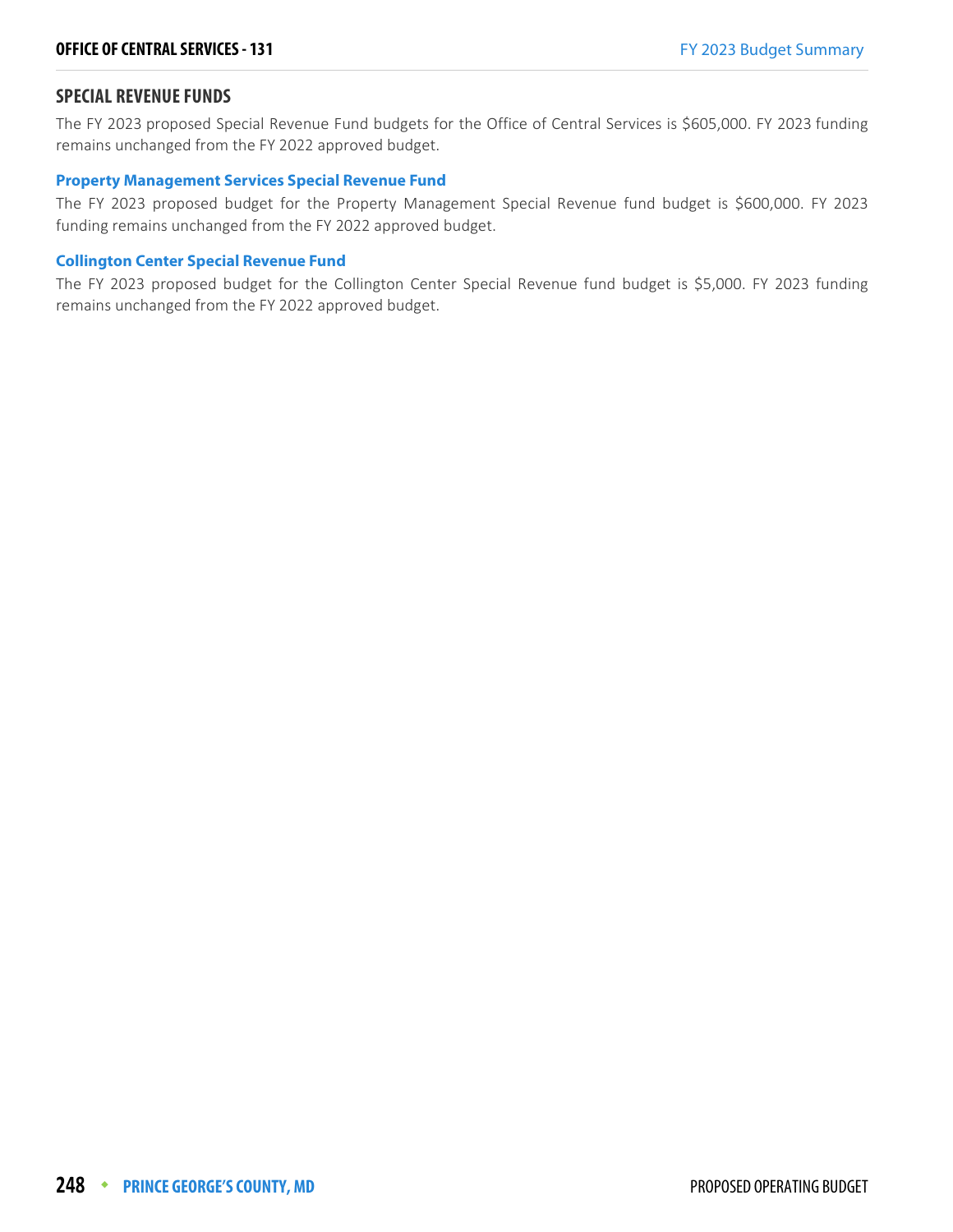## **STAFF AND BUDGET RESOURCES**

| Authorized<br><b>Positions</b> | FY 2021<br><b>Budget</b> | FY 2022<br><b>Budget</b> | FY 2023<br>Proposed | Change<br><b>FY22-FY23</b> |
|--------------------------------|--------------------------|--------------------------|---------------------|----------------------------|
| <b>General Fund</b>            |                          |                          |                     |                            |
| Full Time - Civilian           | 171                      | 172                      | 172                 | 0                          |
| Full Time - Sworn              | $\theta$                 | $\theta$                 | $\Omega$            | 0                          |
| Subtotal - FT                  | 171                      | 172                      | 172                 | 0                          |
| Part Time                      | 0                        | $\theta$                 | $\Omega$            | 0                          |
| <b>Limited Term</b>            | $\Omega$                 | 0                        | 0                   | 0                          |
| <b>Internal Service Fund</b>   |                          |                          |                     |                            |
| Full Time - Civilian           | 75                       | 75                       | 75                  | $\Omega$                   |
| Full Time - Sworn              | $\theta$                 | $\Omega$                 | $\Omega$            | 0                          |
| Subtotal - FT                  | 75                       | 75                       | 75                  | 0                          |
| Part Time                      | $\theta$                 | $\Omega$                 | $\Omega$            | 0                          |
| <b>Limited Term</b>            | 0                        | 0                        | 0                   | $\Omega$                   |
| <b>Grant Program Funds</b>     |                          |                          |                     |                            |
| Full Time - Civilian           | $\Omega$                 | 0                        | $\Omega$            | 0                          |
| Full Time - Sworn              | 0                        | $\Omega$                 | 0                   | 0                          |
| Subtotal - FT                  | 0                        | $\Omega$                 | 0                   | 0                          |
| Part Time                      | $\theta$                 | 0                        | 0                   | 0                          |
| <b>Limited Term</b>            | 9                        | 9                        | 9                   | 0                          |
| <b>TOTAL</b>                   |                          |                          |                     |                            |
| Full Time - Civilian           | 246                      | 247                      | 247                 | 0                          |
| Full Time - Sworn              | $\theta$                 | $\theta$                 | $\Omega$            | 0                          |
| Subtotal - FT                  | 246                      | 247                      | 247                 | 0                          |
| Part Time                      | $\Omega$                 | 0                        | 0                   | 0                          |
| <b>Limited Term</b>            | 9                        | 9                        | 9                   | $\Omega$                   |

|                                     |              | FY 2023      |                 |
|-------------------------------------|--------------|--------------|-----------------|
| Positions By Classification         | Full<br>Time | Part<br>Time | Limited<br>Term |
| Administrative Aide                 | 12           | U            |                 |
| Administrative Assistant            | 5            | 0            |                 |
| <b>Administrative Specialist</b>    | 10           | 0            |                 |
| <b>Assistant Garage Supervisor</b>  | 4            | U            |                 |
| Associate Director                  |              | 0            |                 |
| Audio Visual Specialist             | 3            | U            |                 |
| <b>Budget Assistant</b>             |              | U            |                 |
| <b>Budget Management Analyst</b>    | 4            | U            |                 |
| <b>Building Engineer</b>            | 22           | 0            |                 |
| Carpenter                           | 3            | U            |                 |
| <b>Compliance Specialist</b>        | 9            |              | 3               |
| <b>Contract Project Coordinator</b> | 3            |              |                 |

|                                     |                | FY 2023      |                 |
|-------------------------------------|----------------|--------------|-----------------|
| Positions By Classification         | Full<br>Time   | Part<br>Time | Limited<br>Term |
| <b>Contractual Services Officer</b> | $\mathfrak{D}$ | 0            | 0               |
| Custodian                           | 11             | 0            | 0               |
| Custodian Supervisor                | 2              | 0            | 0               |
| Deputy Director                     | 2              | 0            | 0               |
| Director                            | 1              | 0            | 0               |
| Drywall Mechanic                    | 1              | 0            | 0               |
| Flectrician                         | 2              | 0            | 0               |
| Engineer                            | 0              | 0            | 1               |
| <b>Equipment Mechanic</b>           | 32             | 0            | 0               |
| <b>Equipment Service Worker</b>     | 1              | 0            | 0               |
| Executive Administrative Aide       | 1              | 0            | 0               |
| <b>Executive Director</b>           | 1              | 0            | 0               |
| Facilities Maintenance Supervisor   | 5              | 0            | 0               |
| <b>Facilities Manager</b>           | 3              | 0            | 0               |
| Garage Supervisor                   | 2              | 0            | 0               |
| <b>General Clerk</b>                | 8              | 0            | 0               |
| <b>Graphic Artist</b>               | 1              | 0            | 0               |
| Heating VAC Technician              | 3              | 0            | 0               |
| Heavy Equipment Mechanic            | 15             | 0            | 0               |
| Human Resources Analyst             | 3              | 0            | 0               |
| Info Tech Proj Coordinator          | 2              | 0            | 0               |
| Mail Services Operator              | 3              | 0            | 0               |
| Mail Services Supervisor            | 1              | 0            | 0               |
| Maintenance Services Attendant      | 14             | 0            | 0               |
| Master Electrician                  | 1              | 0            | 0               |
| Master Equipment Mechanic           | 3              | 0            | 0               |
| Master HVAC Technician              | 1              | 0            | 0               |
| Master Plumber                      | 1              | 0            | 0               |
| Overhead Door Mechanic              | 1              | 0            | 0               |
| Parts Specialist                    | 5              | 0            | 0               |
| Planner                             | 0              | 0            | 1               |
| Plumber                             | 5              | 0            | 0               |
| Printer                             | $\overline{2}$ | 0            | 0               |
| Procurement Officer                 | 12             | 0            | 0               |
| Property Acquisition & Dev Admin    | 1              | 0            | 0               |
| <b>Public Information Officer</b>   | 1              | 0            | 0               |
| <b>Realty Specialist</b>            | 3              | 0            | 0               |
| Supply Manager                      | 5              | 0            | 0               |
| Supply Technician                   | $\overline{2}$ | 0            | 0               |
| Supply Property Clerk               | 7              | 0            | 0               |
| Systems Analyst                     | 1              | 0            | 0               |
| <b>Trades Helper</b>                | $\overline{2}$ | 0            | 0               |
| <b>Transit Service Coordinator</b>  | 1              | 0            | 0               |
| TOTAL                               | 247            | 0            | 9               |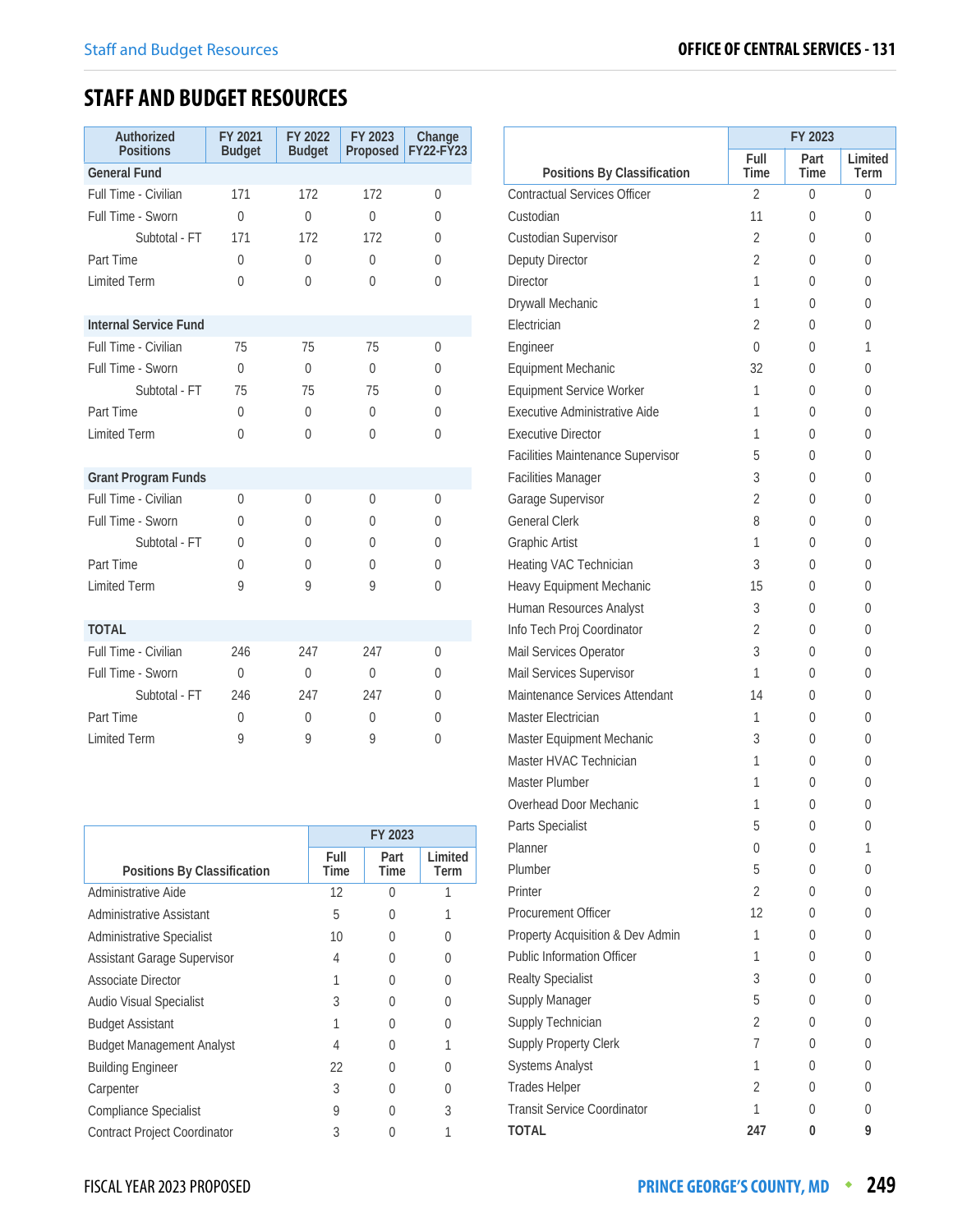|                        | <b>FY 2021</b> | <b>FY 2022</b> | <b>FY 2022</b>  | FY 2023         | <b>Change FY22-FY23</b> |             |
|------------------------|----------------|----------------|-----------------|-----------------|-------------------------|-------------|
| <b>Category</b>        | <b>Actual</b>  | <b>Budget</b>  | <b>Estimate</b> | <b>Proposed</b> | Amount $(5)$            | Percent (%) |
| Compensation           | \$11,406,029   | \$10,256,400   | \$10,678,800    | \$11,289,800    | \$1,033,400             | 10.1%       |
| <b>Fringe Benefits</b> | 4,081,331      | 3,487,200      | 3,702,900       | 4,223,600       | 736,400                 | 21.1%       |
| <b>Operating</b>       | 11,591,370     | 10,998,400     | 12,784,400      | 13,851,900      | 2,853,500               | 25.9%       |
| Capital Outlay         | 21,342         |                |                 |                 |                         |             |
| <b>SubTotal</b>        | \$27,100,072   | \$24,742,000   | \$27,166,100    | \$29,365,300    | \$4,623,300             | 18.7%       |
| Recoveries             | (1,022,711)    | (1,226,200)    | (958, 700)      | (1,074,500)     | 151,700                 | $-12.4%$    |
| <b>Total</b>           | \$26,077,361   | \$23,515,800   | \$26,207,400    | \$28,290,800    | \$4,775,000             | 20.3%       |

#### **Expenditures by Category - General Fund**

In FY 2023, compensation expenditures increase 10.1% over the FY 2022 budget due to the annualization of mandated salary increases and funding two previously unfunded positions, a Facilities Manager and CIP Procurement Officer. Compensation includes funding for 159 out of 172 full time employees. Fringe benefit expenditures increase 21.1% over the FY 2022 budget due to a change in the fringe benefit rate from 34.0% to 37.5% to align with projected costs.

Operating expenses increase 25.9% over the FY 2022 budget primarily due to maintenance costs for the Cheverly Hospital site. Other major budget impacts include additional funding for operating contracts like snow removal, HVAC, security and landscaping contracts; new contracts to provide workshops and assist with the recruitment of small and diverse businesses to the County; temporary staffing in the CAP division and additional funding for building maintenance and repair costs.

Recoveries decrease -12.4% under the FY 2022 budget due to less usage of copying and postage services during the work from home period caused by COVID-19.

## **Expenditures by Division - General Fund**

|                                                                   | <b>FY 2023</b><br><b>FY 2021</b><br><b>FY 2022</b><br><b>FY 2022</b> |               |                 | <b>Change FY22-FY23</b> |              |             |
|-------------------------------------------------------------------|----------------------------------------------------------------------|---------------|-----------------|-------------------------|--------------|-------------|
| Category                                                          | <b>Actual</b>                                                        | <b>Budget</b> | <b>Estimate</b> | <b>Proposed</b>         | Amount $(5)$ | Percent (%) |
| Office of the Director                                            | \$4,210,116                                                          | \$3,759,200   | \$3,425,600     | \$4,601,900             | \$842,700    | 22.4%       |
| <b>Facilities Operations and</b><br><b>Management Division</b>    | 16,152,379                                                           | 13,641,700    | 16,161,800      | 16,853,500              | 3,211,800    | 23.5%       |
| <b>Contract Administration and</b><br><b>Procurement Division</b> | 2,494,445                                                            | 3,181,600     | 3,098,900       | 3,365,200               | 183,600      | 5.8%        |
| <b>General Services Division</b>                                  | 2,258,180                                                            | 1,855,600     | 2,350,200       | 2,300,600               | 445,000      | 24.0%       |
| <b>Supplier Development and Diversity</b>                         | 962,241                                                              | 1,077,700     | 1,170,900       | 1,169,600               | 91,900       | 8.5%        |
| <b>Total</b>                                                      | \$26,077,361                                                         | \$23,515,800  | \$26,207,400    | \$28,290,800            | \$4,775,000  | 20.3%       |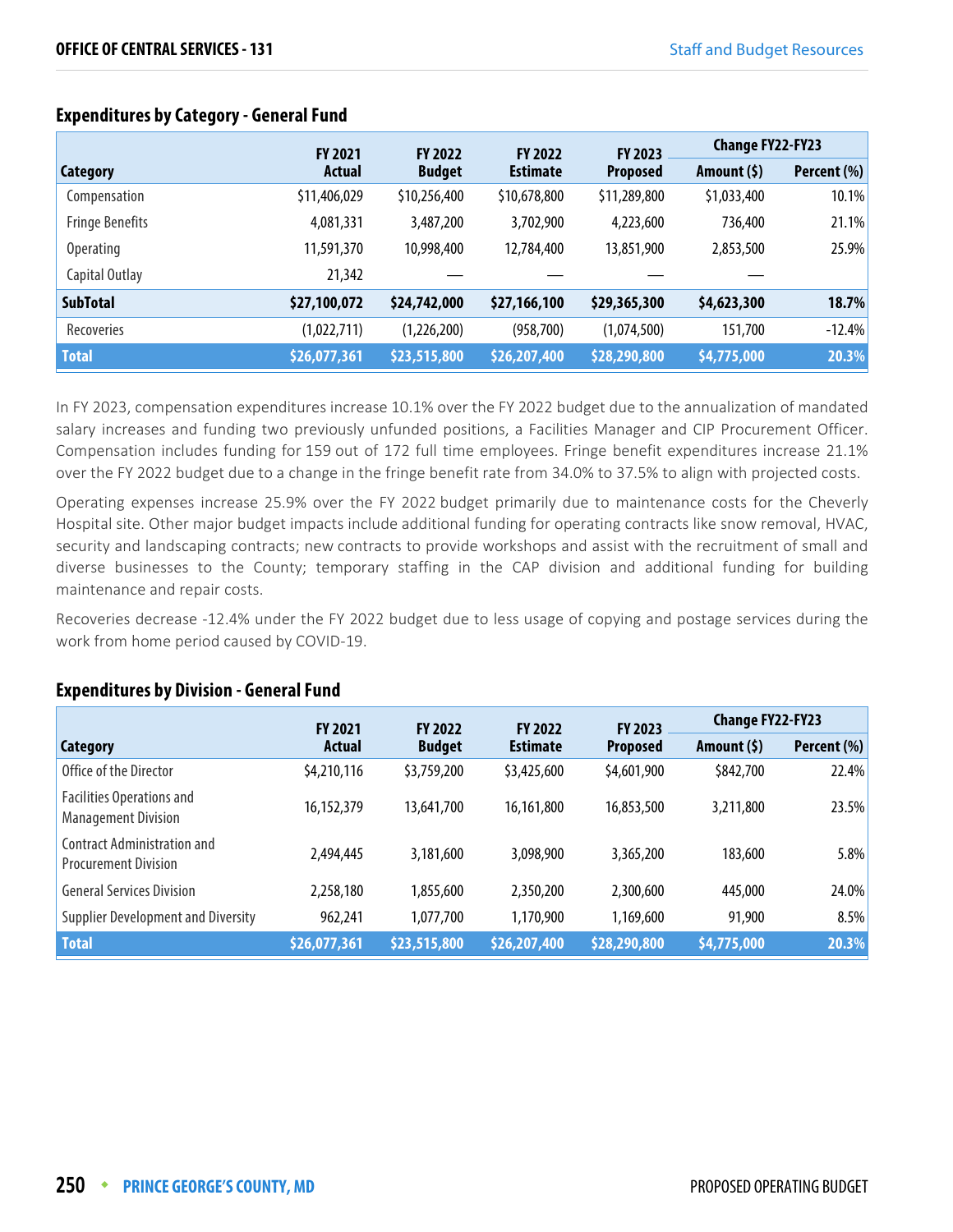# **General Fund - Division Summary**

|                                                                      |               | FY 2021<br>FY 2022 |                            | FY 2023         | <b>Change FY22-FY23</b> |             |
|----------------------------------------------------------------------|---------------|--------------------|----------------------------|-----------------|-------------------------|-------------|
| <b>Category</b>                                                      | <b>Actual</b> | <b>Budget</b>      | FY 2022<br><b>Estimate</b> | <b>Proposed</b> | Amount $(5)$            | Percent (%) |
| <b>Office of the Director</b>                                        |               |                    |                            |                 |                         |             |
| Compensation                                                         | \$3,362,910   | \$2,873,100        | \$2,601,200                | \$3,316,200     | \$443,100               | 15.4%       |
| <b>Fringe Benefits</b>                                               | 966,877       | 976,800            | 902,000                    | 1,231,600       | 254,800                 | 26.1%       |
| Operating                                                            | 201,593       | 268,200            | 296,800                    | 454,600         | 186,400                 | 69.5%       |
| Capital Outlay                                                       | 21,342        |                    |                            |                 |                         |             |
| <b>SubTotal</b>                                                      | \$4,552,722   | \$4,118,100        | \$3,800,000                | \$5,002,400     | \$884,300               | 21.5%       |
| Recoveries                                                           | (342, 606)    | (358,900)          | (374, 400)                 | (400, 500)      | (41,600)                | 11.6%       |
| <b>Total Office of the Director</b>                                  | \$4,210,116   | \$3,759,200        | \$3,425,600                | \$4,601,900     | \$842,700               | 22.4%       |
| <b>Facilities Operations and Management Division</b>                 |               |                    |                            |                 |                         |             |
| Compensation                                                         | \$5,150,164   | \$4,296,900        | \$5,065,600                | \$4,531,100     | \$234,200               | 5.5%        |
| <b>Fringe Benefits</b>                                               | 2,051,450     | 1,461,000          | 1,756,500                  | 1,700,500       | 239,500                 | 16.4%       |
| <b>Operating</b>                                                     | 9,315,750     | 8,236,800          | 9,683,000                  | 10,986,200      | 2,749,400               | 33.4%       |
| Capital Outlay                                                       |               |                    |                            |                 |                         |             |
| <b>SubTotal</b>                                                      | \$16,517,364  | \$13,994,700       | \$16,505,100               | \$17,217,800    | \$3,223,100             | 23.0%       |
| Recoveries                                                           | (364, 985)    | (353,000)          | (343, 300)                 | (364, 300)      | (11,300)                | 3.2%        |
| <b>Total Facilities Operations and</b><br><b>Management Division</b> | \$16,152,379  | \$13,641,700       | \$16,161,800               | \$16,853,500    | \$3,211,800             | 23.5%       |
| <b>Contract Administration and Procurement Division</b>              |               |                    |                            |                 |                         |             |
| Compensation                                                         | \$1,290,732   | \$1,382,400        | \$1,232,200                | \$1,620,700     | \$238,300               | 17.2%       |
| <b>Fringe Benefits</b>                                               | 412,399       | 470,100            | 427,200                    | 608,100         | 138,000                 | 29.4%       |
| Operating                                                            | 943,911       | 1,449,000          | 1,485,000                  | 1,250,600       | (198, 400)              | $-13.7%$    |
| Capital Outlay                                                       |               |                    |                            |                 |                         |             |
| <b>SubTotal</b>                                                      | \$2,647,042   | \$3,301,500        | \$3,144,400                | \$3,479,400     | \$177,900               | 5.4%        |
| Recoveries                                                           | (152, 597)    | (119,900)          | (45,500)                   | (114,200)       | 5,700                   | $-4.8%$     |
| <b>Total Contract Administration</b><br>and Procurement Division     | \$2,494,445   | \$3,181,600        | \$3,098,900                | \$3,365,200     | \$183,600               | 5.8%        |
| <b>General Services Division</b>                                     |               |                    |                            |                 |                         |             |
| Compensation                                                         | \$1,025,047   | \$1,101,800        | \$1,300,600                | \$1,235,600     | \$133,800               | 12.1%       |
| <b>Fringe Benefits</b>                                               | 478,848       | 374,600            | 451,000                    | 463,600         | 89,000                  | 23.8%       |
| Operating                                                            | 916,808       | 773,600            | 794,100                    | 796,900         | 23,300                  | 3.0%        |
| Capital Outlay                                                       |               |                    |                            |                 |                         |             |
| <b>SubTotal</b>                                                      | \$2,420,703   | \$2,250,000        | \$2,545,700                | \$2,496,100     | \$246,100               | 10.9%       |
| Recoveries                                                           | (162, 523)    | (394, 400)         | (195, 500)                 | (195, 500)      | 198,900                 | $-50.4%$    |
| <b>Total General Services Division</b>                               | \$2,258,180   | \$1,855,600        | \$2,350,200                | \$2,300,600     | \$445,000               | 24.0%       |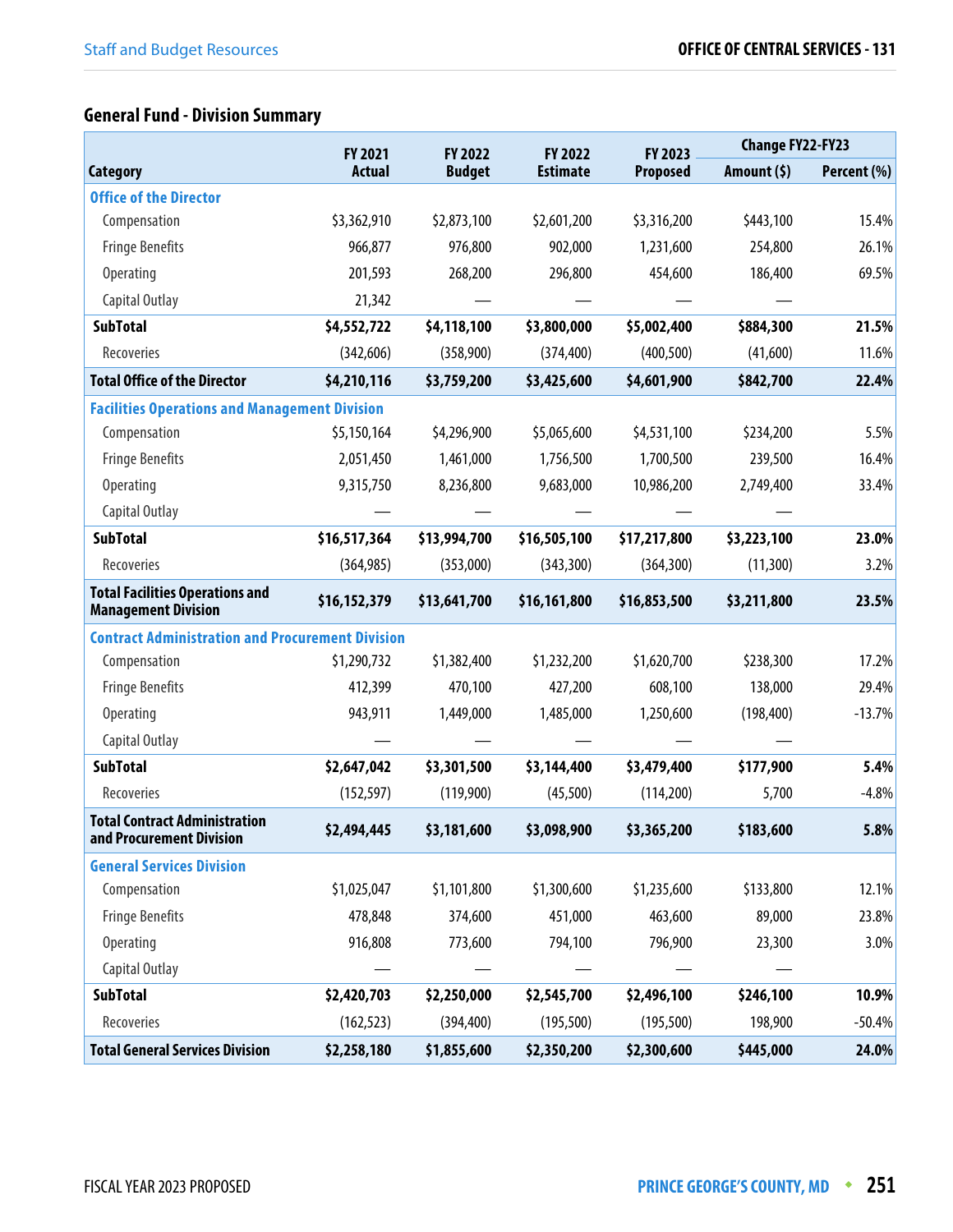# **General Fund - Division Summary** (continued)

|                                                           | <b>FY 2021</b> |               | <b>FY 2022</b><br><b>FY 2022</b> |                                   | <b>Change FY22-FY23</b> |             |
|-----------------------------------------------------------|----------------|---------------|----------------------------------|-----------------------------------|-------------------------|-------------|
| <b>Category</b>                                           | Actual         | <b>Budget</b> | <b>Estimate</b>                  | <b>FY 2023</b><br><b>Proposed</b> | Amount (\$)             | Percent (%) |
| <b>Supplier Development and Diversity</b>                 |                |               |                                  |                                   |                         |             |
| Compensation                                              | \$577,176      | \$602,200     | \$479,200                        | \$586,200                         | \$(16,000)              | $-2.7%$     |
| <b>Fringe Benefits</b>                                    | 171,757        | 204,700       | 166,200                          | 219,800                           | 15,100                  | 7.4%        |
| <b>Operating</b>                                          | 213,308        | 270,800       | 525,500                          | 363,600                           | 92,800                  | 34.3%       |
| Capital Outlay                                            |                |               |                                  |                                   |                         |             |
| <b>SubTotal</b>                                           | \$962,241      | \$1,077,700   | \$1,170,900                      | \$1,169,600                       | \$91,900                | 8.5%        |
| Recoveries                                                |                |               |                                  |                                   |                         |             |
| <b>Total Supplier Development and</b><br><b>Diversity</b> | \$962,241      | \$1,077,700   | \$1,170,900                      | \$1,169,600                       | \$91,900                | 8.5%        |
| <b>Total</b>                                              | \$26,077,361   | \$23,515,800  | \$26,207,400                     | \$28,290,800                      | \$4,775,000             | 20.3%       |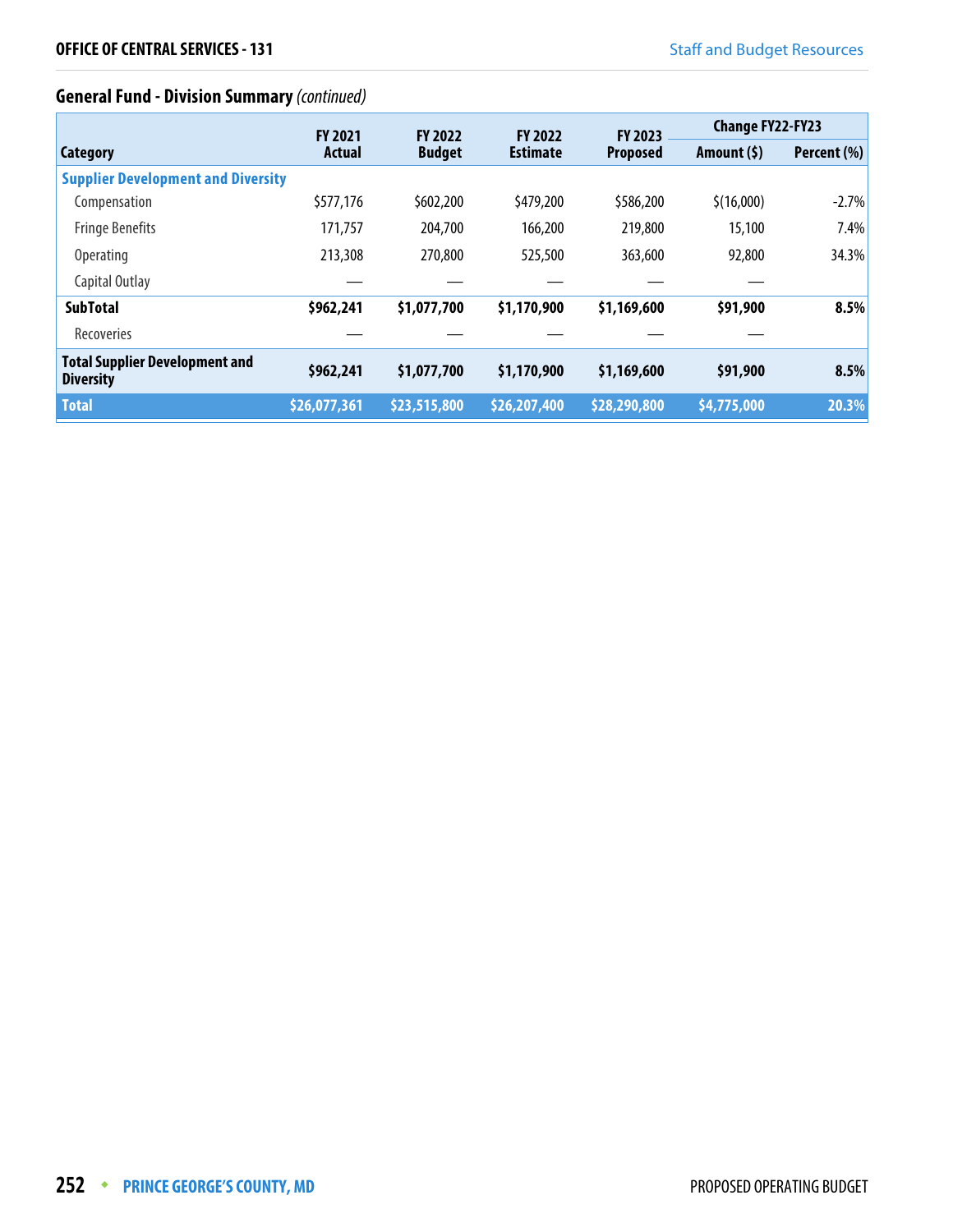### **DIVISION OVERVIEW**

#### **Office of the Director**

The Office of the Director manages agency operations and provides policy guidance and direction to the operating divisions. This division is responsible for personnel and human resource development and management, budget development and monitoring, financial management, parking coordination, audio visual and special projects. The Office of the Director also manages the real property leases, acquisition and disposition as well as the sustainable energy program. The Compliance Unit reviews contract compliance and reporting requirements associated with the Jobs First Act of 2011 and the Jobs and Opportunity Act of 2016. The Compliance Unit establishes the annual prevailing wage rates, monitors livable wage compliance and oversight of the prevailing wage monitoring contractors. The Compliance Manager serves as the Executive Director of the Wage Determination Board. The Compliance Unit was previously located in the Supplier Development and Diversity Division in prior fiscal years.

#### **Fiscal Summary**

In FY 2023, the division expenditures increase \$842,700 or 22.4% over the FY 2022 budget. Staffing resources increase by one position from the FY 2022 budget. The primary budget changes include:

- Compensation and fringe benefit costs increase primarily due to mandated salary increases along with anticipated healthcare and pension costs. The division gains one position that was temporarily assigned to the Supplier Development and Diversity division during FY 2022.
- An increase in operating due to the OIT technology allocation charge.
- An increase in recoveries due to the increase in salary and fringe benefit costs.

|                             | <b>FY 2022</b> | FY 2023         |           | <b>Change FY22-FY23</b> |
|-----------------------------|----------------|-----------------|-----------|-------------------------|
|                             | <b>Budget</b>  | <b>Proposed</b> |           | Amount (\$) Percent (%) |
| <b>Total Budget</b>         | \$3,759,200    | \$4,601,900     | \$842,700 | 22.4%                   |
| <b>STAFFING</b>             |                |                 |           |                         |
| <b>Full Time - Civilian</b> | 34             | 35              |           | 2.9%                    |
| Full Time - Sworn           | $\theta$       | $\Omega$        | $\Omega$  | $0.0\%$                 |
| <b>Subtotal - FT</b>        | 34             | 35              | 1         | 2.9%                    |
| Part Time                   | 0              | 0               | 0         | $0.0\%$                 |
| <b>Limited Term</b>         | 0              | 0               | 0         | 0.0%                    |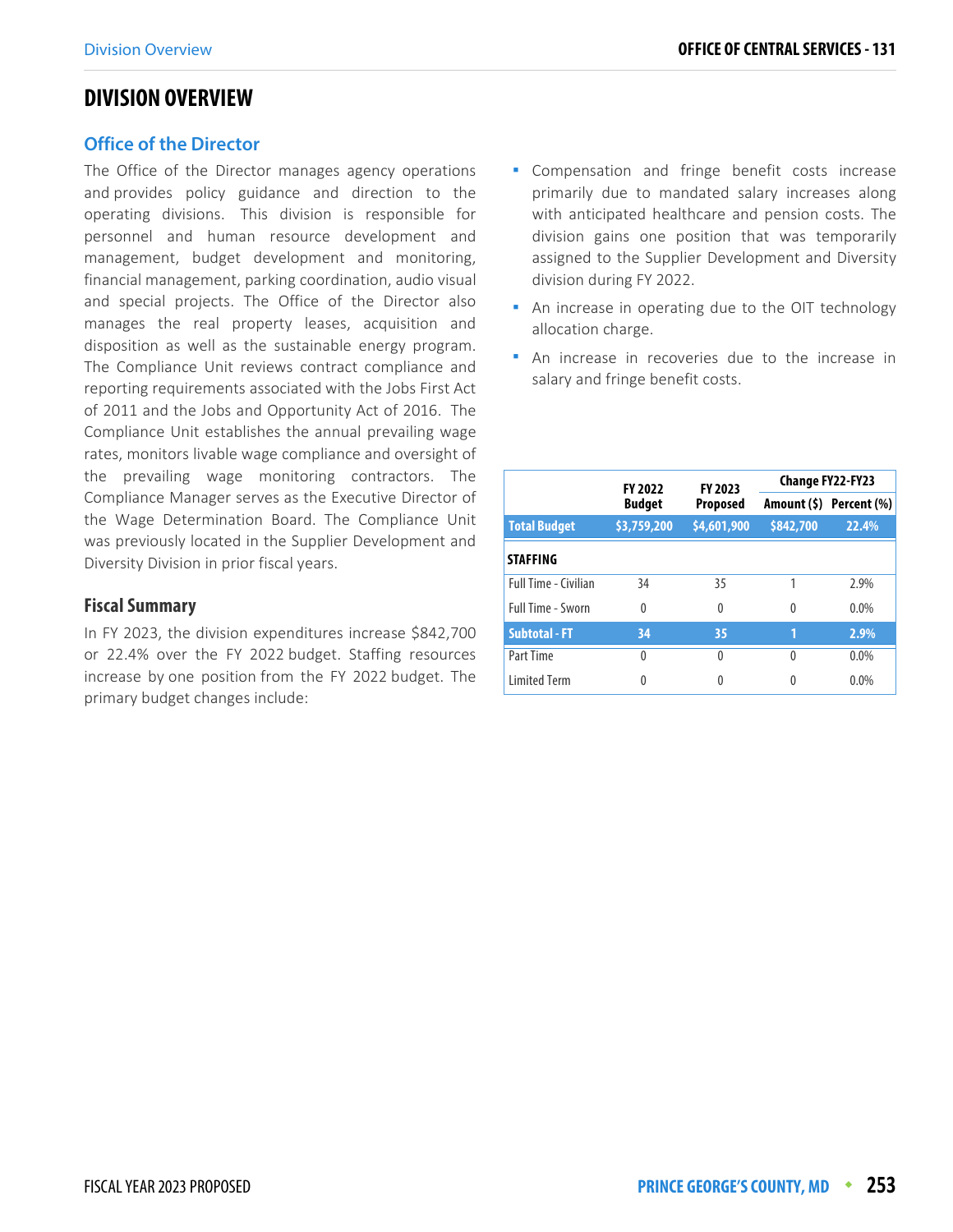#### **Facilities Operations and Management Division**

The Facilities Operations and Management Division is responsible for multiple building operations, renovations and maintenance services. These include utilities management, custodial services and mechanical repairs for County-owned, County-leased buildings and fire stations. This division is responsible for minor and major renovation projects, coordinating conference room scheduling and special project setup.

#### **Fiscal Summary**

In FY 2023, the division expenditures increase \$3,211,800 or 23.5% over the FY 2022 budget. Staffing resources remain unchanged from the FY 2022 budget. The primary budget changes include:

 An increase in salary and fringe benefit costs due to mandated salary increases and a previously unfunded Facilities Manager.

**•** Operating costs see a significant increase due to maintenance costs for the Cheverly Hospital site, additional funding for operating contracts (like snow removal, HVAC, landscaping and security contracts) and more funding for building repair and maintenance to align with actual costs.

|                             | <b>FY 2022</b> | FY 2023         |                         | <b>Change FY22-FY23</b> |
|-----------------------------|----------------|-----------------|-------------------------|-------------------------|
|                             | <b>Budget</b>  | <b>Proposed</b> | Amount (\$) Percent (%) |                         |
| <b>Total Budget</b>         | \$13,641,700   | \$16,853,500    | \$3,211,800             | 23.5%                   |
| <b>STAFFING</b>             |                |                 |                         |                         |
| <b>Full Time - Civilian</b> | 85             | 85              | 0                       | $0.0\%$                 |
| <b>Full Time - Sworn</b>    | $\Omega$       | 0               | $\Omega$                | $0.0\%$                 |
| <b>Subtotal - FT</b>        | 85             | 85              | $\mathbf{0}$            | $0.0\%$                 |
| Part Time                   | 0              | 0               | 0                       | $0.0\%$                 |
| <b>Limited Term</b>         |                |                 |                         | $0.0\%$                 |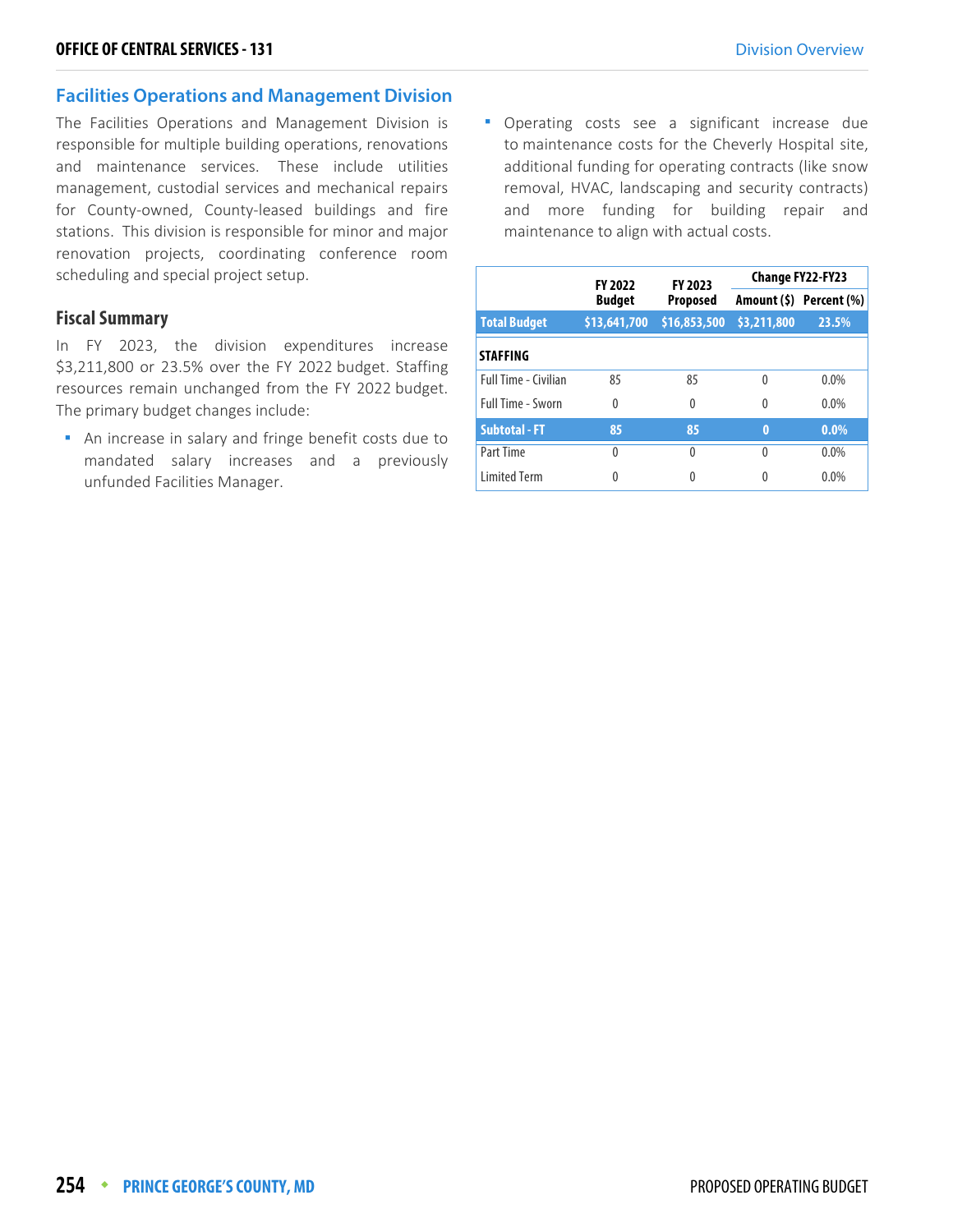#### **Contract Administration and Procurement Division**

The Contract Administration and Procurement Division provides overall management and direction for the County's purchasing functions in accordance with the legal authority established by Section 603 of the Charter, Subtitle 10A of the Prince George's County Code. This division is responsible for the procurement of contractual services and commodities. It oversees delegated procurement activities and reports on the County's minority business enterprises activities.

#### **Fiscal Summary**

In FY 2023, the division expenditures increase \$183,600 or 5.8% over the FY 2022 budget. Staffing resources remain unchanged from the FY 2022 budget. The primary budget changes include:

**Compensation and fringe benefit costs increase** primarily due to mandated salary increases and funding a previously unfunded CIP Procurement Officer.

 Operating costs are at a net decrease due to the removal of funding for the General Supply Schedule in FY 2022 and a reduction in training costs to align with actual costs. However, funding for temporary staffing given the division's high attrition rate and an increase in the OIT technology allocation charge partially mitigate the budget savings in operating.

|                             | <b>FY 2022</b> | FY 2023     | <b>Change FY22-FY23</b> |                         |  |
|-----------------------------|----------------|-------------|-------------------------|-------------------------|--|
|                             | <b>Budget</b>  | Proposed    |                         | Amount (\$) Percent (%) |  |
| <b>Total Budget</b>         | \$3,181,600    | \$3,365,200 | \$183,600               | 5.8%                    |  |
| <b>STAFFING</b>             |                |             |                         |                         |  |
| <b>Full Time - Civilian</b> | 20             | 20          | $\Omega$                | $0.0\%$                 |  |
| <b>Full Time - Sworn</b>    | $\Omega$       | $\Omega$    | $\Omega$                | $0.0\%$                 |  |
| <b>Subtotal - FT</b>        | 20             | 20          | $\bf{0}$                | $0.0\%$                 |  |
| Part Time                   | $\Omega$       | 0           | $\Omega$                | $0.0\%$                 |  |
| <b>Limited Term</b>         | 0              | 0           | 0                       | $0.0\%$                 |  |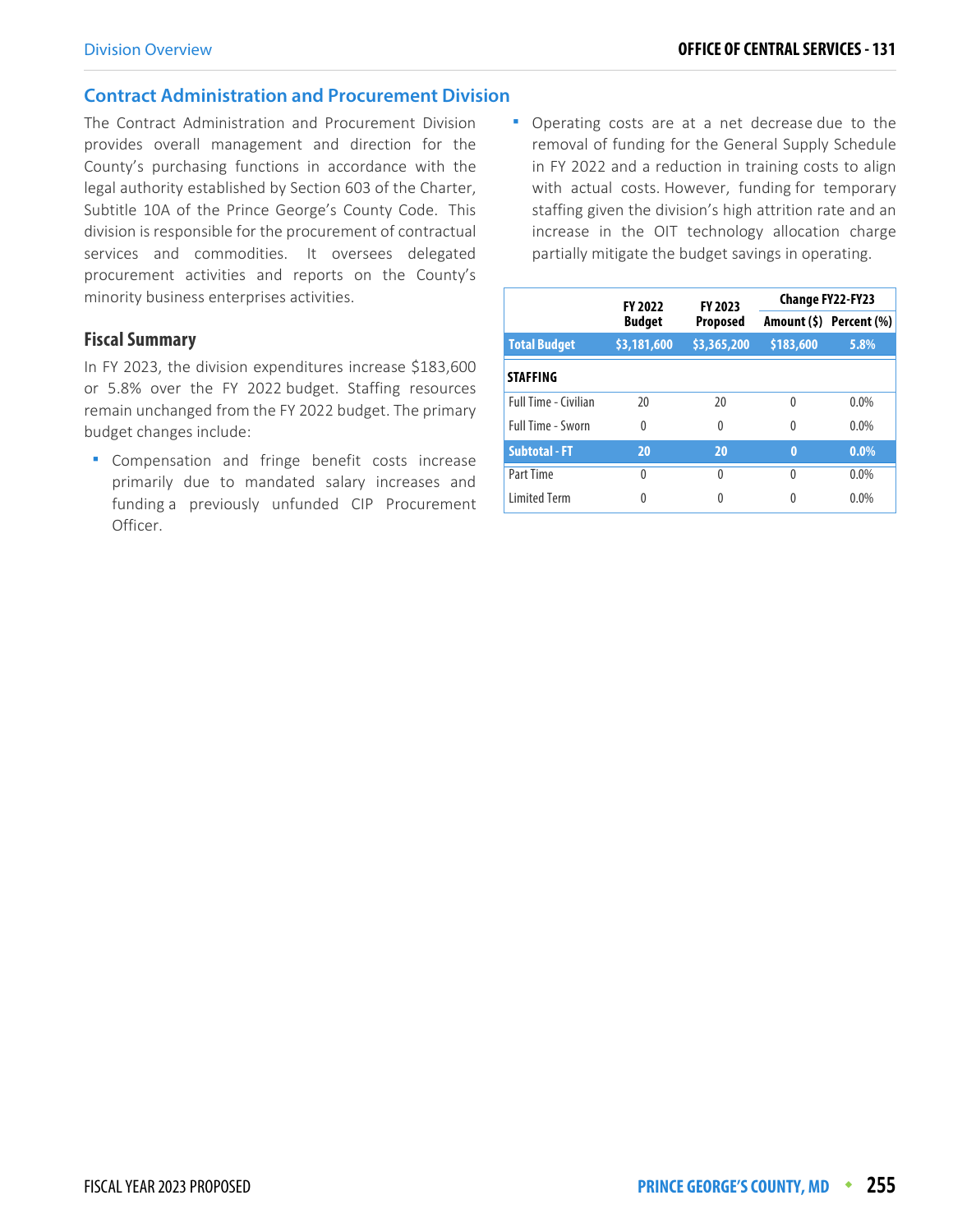#### **General Services Division**

The General Services Division is responsible for providing mail and courier services throughout the government. This division also manages the convenience copy center, records management and high-speed reproduction services.

#### **Fiscal Summary**

In FY 2023, the division expenditures increase \$445,000 or 24.7% over the FY 2022 budget. Staffing resources increase by one position from the FY 2022 budget. The primary budget changes include:

 An increase in personnel costs due to mandated salary requirements and an increase in the fringe benefit rate given anticipated healthcare and pension costs. The division gains one position that was temporarily assigned to the Supplier Development and Diversity division during FY 2022.

- **A** slight increase in operating due to additional funding for office supplies and the OIT technology allocation charge.
- A decrease in recoveries due to less copier and postage services in use during the work from home period caused by COVID-19.

|                             |               | <b>FY 2023</b><br><b>FY 2022</b> |           | <b>Change FY22-FY23</b> |
|-----------------------------|---------------|----------------------------------|-----------|-------------------------|
|                             | <b>Budget</b> | <b>Proposed</b>                  |           | Amount (\$) Percent (%) |
| <b>Total Budget</b>         | \$1,855,600   | \$2,300,600                      | \$445,000 | 24.0%                   |
| <b>STAFFING</b>             |               |                                  |           |                         |
| <b>Full Time - Civilian</b> | 24            | 25                               |           | 4.2%                    |
| Full Time - Sworn           | $\Omega$      | 0                                | 0         | $0.0\%$                 |
| <b>Subtotal - FT</b>        | 24            | 25                               | 1         | 4.2%                    |
| Part Time                   | $\Omega$      | 0                                | 0         | $0.0\%$                 |
| <b>Limited Term</b>         | 0             | Λ                                |           | 0.0%                    |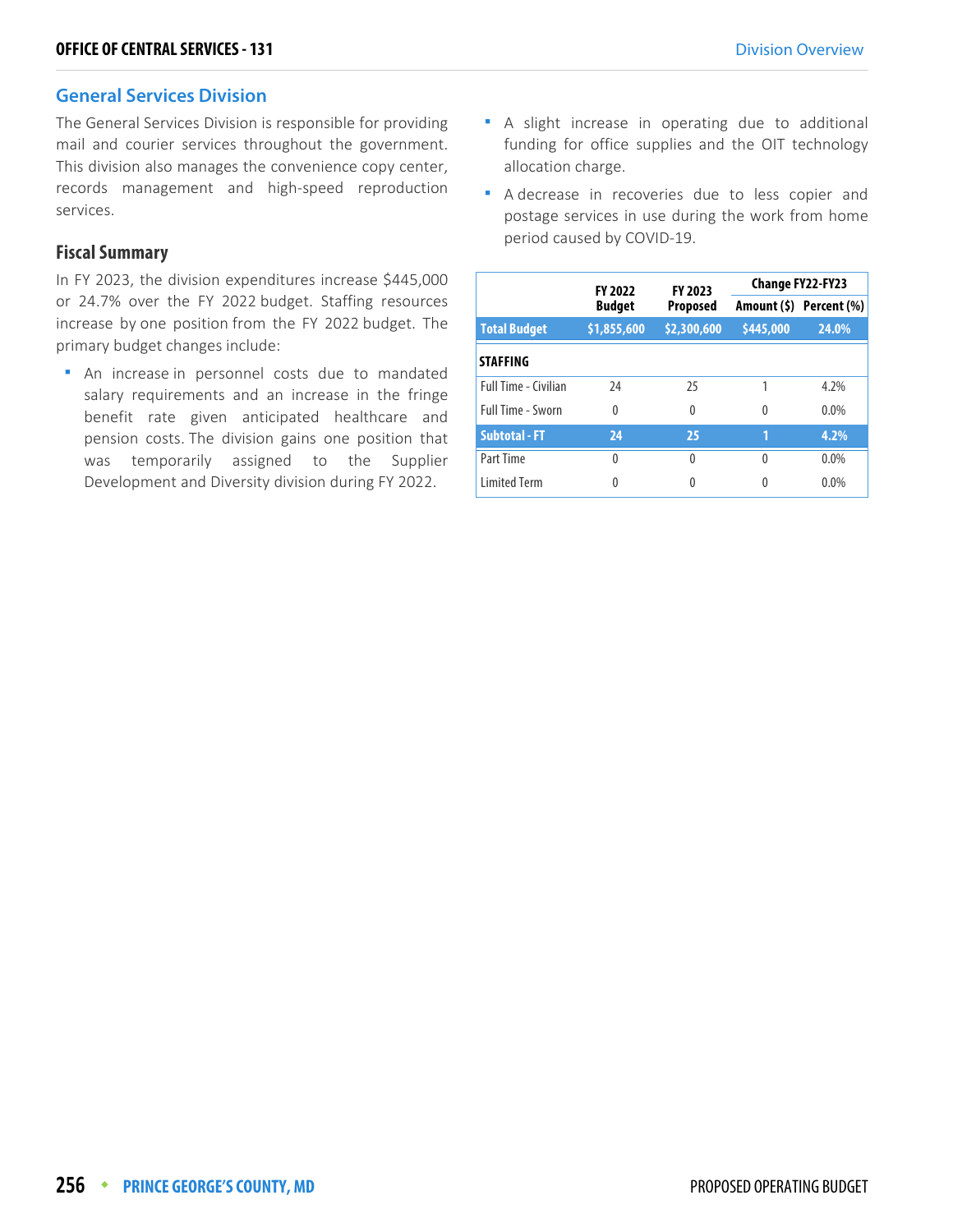#### **Supplier Development and Diversity**

Supplier Development and Diversity Division is responsible for maximizing contract opportunities for Prince George's County registered minority business enterprises and local businesses.

#### **Fiscal Summary**

In FY 2023, the division expenditures increase \$91,900 or 8.5% over the FY 2022 budget. Staffing resources decrease by two positions from the FY 2022 budget. The primary budget changes include:

A reduction in compensation costs due to the transfer of two positions to the General Service and Office of the Director divisions. The position changes are offset by the annualization of salary adjustments. The fringe benefit rate has still increased due to anticipated healthcare and pension costs.

**I** In operating, there is additional funding for two contracts to build capacity and recruit small and diverse businesses to the County.

|                             | <b>FY 2022</b> | FY 2023         |          | <b>Change FY22-FY23</b> |
|-----------------------------|----------------|-----------------|----------|-------------------------|
|                             | <b>Budget</b>  | <b>Proposed</b> |          | Amount (\$) Percent (%) |
| <b>Total Budget</b>         | \$1,077,700    | \$1,169,600     | \$91,900 | 8.5%                    |
| <b>STAFFING</b>             |                |                 |          |                         |
| <b>Full Time - Civilian</b> | 9              | 7               | (2)      | $-22.2%$                |
| Full Time - Sworn           | $\Omega$       | 0               | 0        | $0.0\%$                 |
| <b>Subtotal - FT</b>        | 9              | 7               | (2)      | $-22.2%$                |
| Part Time                   | 0              | 0               | $\Omega$ | $0.0\%$                 |
| <b>Limited Term</b>         | 0              | O               | 0        | 0.0%                    |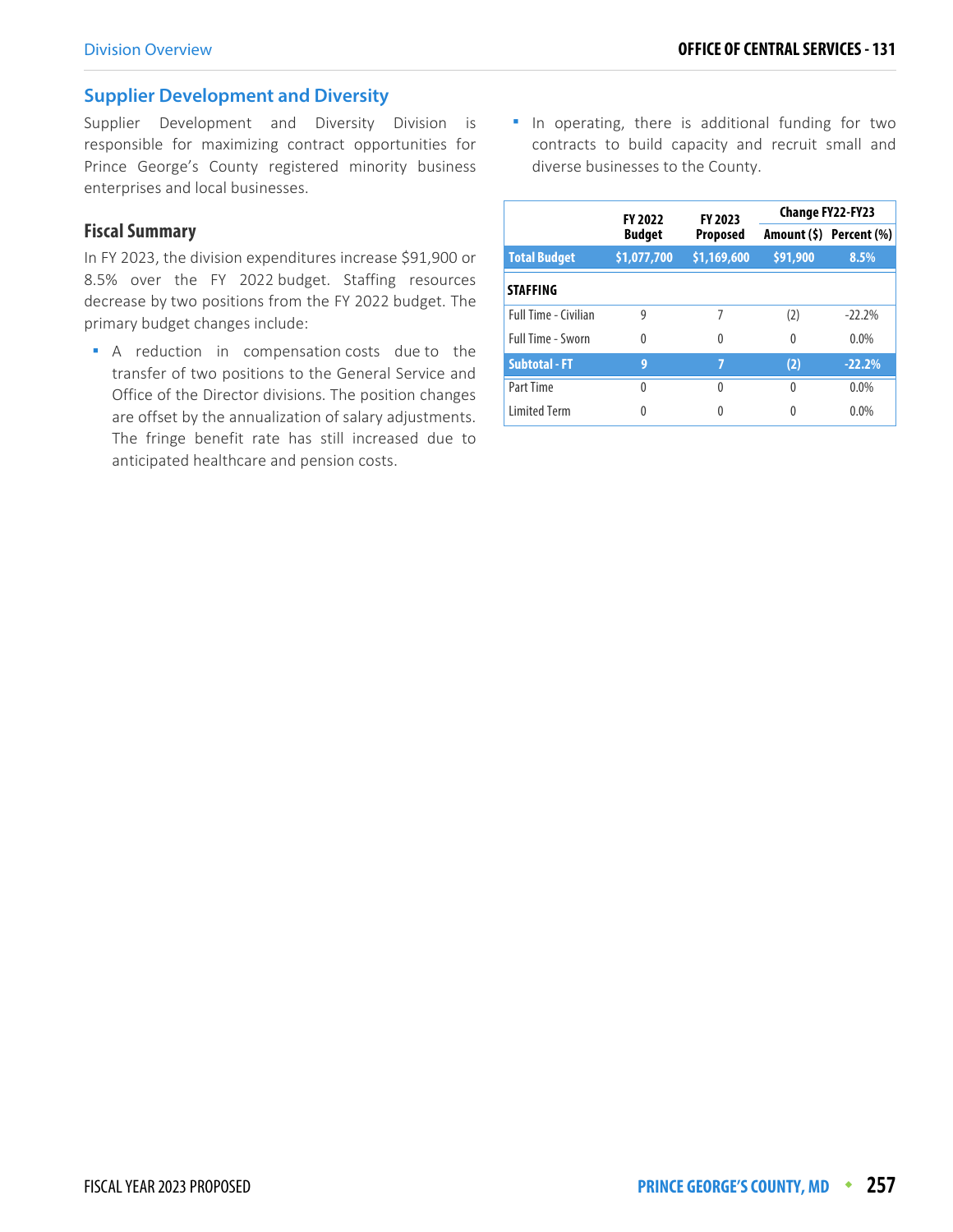## **OTHER FUNDS**

## **Fleet Management Internal Service Fund**

The Fleet Management Division manages the County's pool of over 3,000 vehicles. The division is primarily responsible for the maintenance, repair and upgrade of the County's sedans, trucks, buses and public safety vehicles. In addition, the Fleet Management Division provides multiple services including body repair, towing, road service and component rebuilding.

The Fleet Administrator is responsible for identifying vehicles that are eligible for replacement due to use in excess of the normal life or excessive repair cost, retirement of unserviceable vehicles and management of the County's motor fuel system. The responsibility of the fleet administration also includes coordinating the assignment of temporary transportation on a rental basis to the agencies upon request.

This division manages the services provided through an Internal Service Fund. Revenues are generated by the fees charged to the agencies on a cost basis. Additional revenues are generated from services rendered to other local governments and municipalities.

#### **Fiscal Summary**

In FY 2023, compensation expenditures increase 4.5% over the FY 2022 budget due to mandated salary requirements. Compensation includes funding for 75 full time employees. Fringe benefit expenditures increase 45.1% over the FY 2022 budget to align with projected costs. Fringe benefit expenditures include funding for other post-employment benefits (OPEB) totaling \$1,708,300.

Operating expenses decrease -5.9% under the FY 2022 budget primarily due to a reduction in vehicle equipment repair and maintenance costs and depreciation expense to align with actual costs. The overall operating decrease is netted against an increase in the OIT technology allocation charge.

Capital outlay costs decrease -75.2% from the FY 2022 budget. Funding is allocated for the Green Fleet conversion program and replacement fuel pumps.

|                        | <b>FY 2021</b> | <b>FY 2022</b> | <b>FY 2022</b>  | <b>FY 2023</b>  | <b>Change FY22-FY23</b> |             |
|------------------------|----------------|----------------|-----------------|-----------------|-------------------------|-------------|
| <b>Category</b>        | <b>Actual</b>  | <b>Budget</b>  | <b>Estimate</b> | <b>Proposed</b> | Amount (\$)             | Percent (%) |
| Compensation           | \$5,063,568    | \$5,110,600    | \$5,029,300     | \$5,340,400     | \$229,800               | 4.5%        |
| <b>Fringe Benefits</b> | 3,602,013      | 2,488,900      | 3,368,800       | 3,611,900       | 1,123,000               | 45.1%       |
| <b>Operating</b>       | 6,127,956      | 6,553,200      | 6,216,900       | 6,165,300       | (387,900)               | $-5.9%$     |
| Capital Outlay         | 17,339         | 310,000        | 120,000         | 77,000          | (233,000)               | $-75.2%$    |
| <b>Total</b>           | \$14,810,876   | \$14,462,700   | \$14,735,000    | \$15,194,600    | \$731,900               | 5.1%        |
| <b>Total</b>           | \$14,810,876   | \$14,462,700   | \$14,735,000    | \$15,194,600    | \$731,900               | 5.1%        |

#### **Expenditures by Category**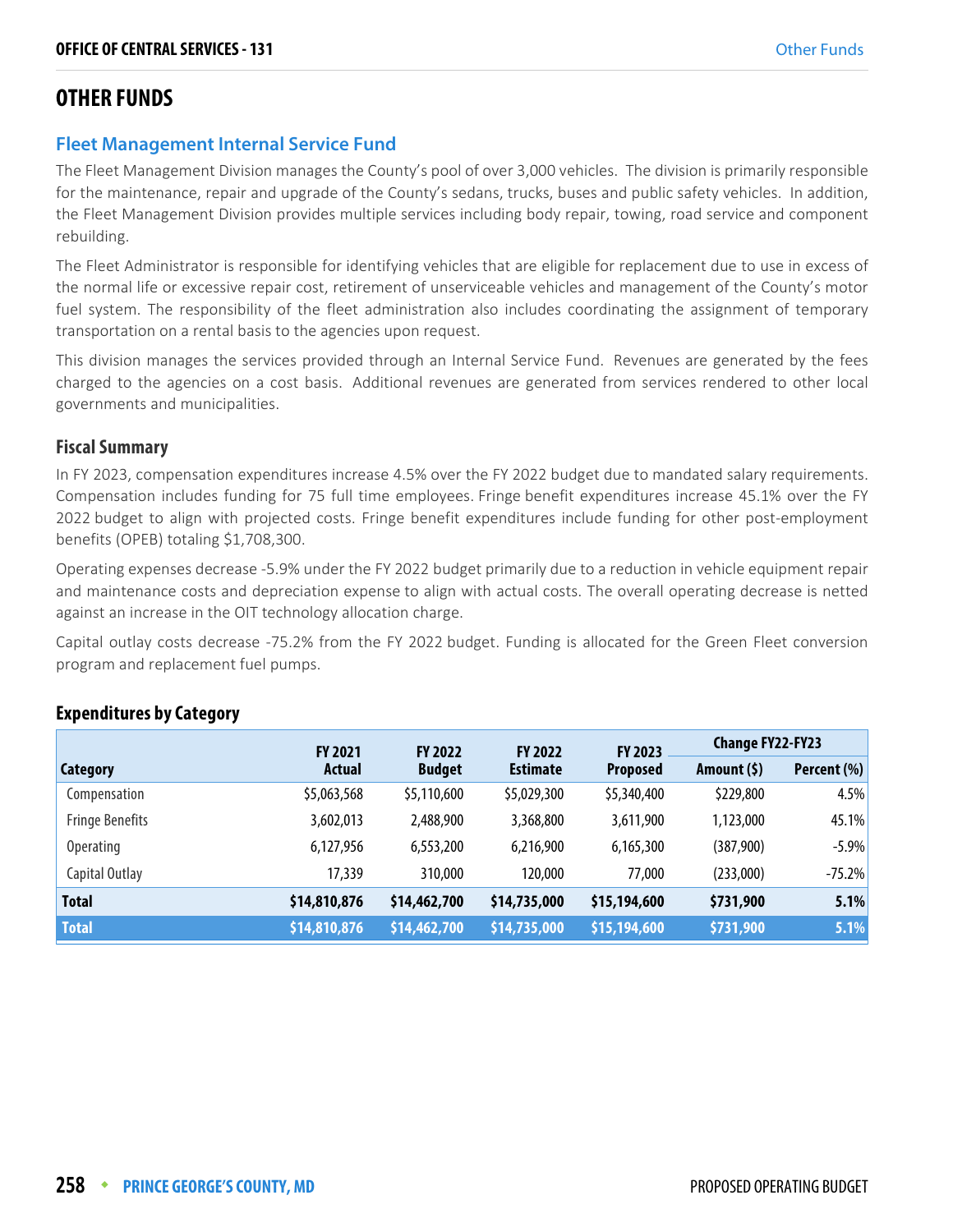# **Fund Summary**

|                                                       | <b>FY 2021</b> | <b>FY 2022</b> | <b>FY 2022</b>   | <b>FY 2023</b>  | FY 2022-2023    |                 |
|-------------------------------------------------------|----------------|----------------|------------------|-----------------|-----------------|-----------------|
| Category                                              | <b>Actual</b>  | <b>Budget</b>  | <b>Estimated</b> | <b>Proposed</b> | Change \$       | <b>Change %</b> |
| <b>BEGINNING FUND BALANCE</b>                         | \$11,777,062   | \$11,464,562   | \$9,885,264      | \$8,272,764     | \$(3, 191, 798) | $-27.8%$        |
| <b>REVENUES</b>                                       |                |                |                  |                 |                 |                 |
| Maintenance Charges                                   | \$12,338,396   | \$13,225,500   | \$12,541,800     | \$13,843,500    | \$618,000       | 4.7%            |
| <b>Warranty Recovery</b>                              |                | 12,000         |                  |                 | (12,000)        | $-100.0\%$      |
| Miscellaneous Revenue                                 | 31,537         | 25,000         | 31,500           | 25,000          |                 | 0.0%            |
| <b>Fuel Tax Refund</b>                                | 364,253        | 400,000        | 364,300          | 400,000         |                 | 0.0%            |
| Motor Pool                                            | 184,892        | 170,000        | 184,900          | 170,000         |                 | 0.0%            |
| <b>Appropriated Fund Balance</b>                      |                | 630,200        |                  | 756,100         | 125,900         | 20.0%           |
| <b>Transfers</b>                                      |                |                |                  |                 |                 | 0.0%            |
| <b>Total Revenues</b>                                 | \$12,919,078   | \$14,462,700   | \$13,122,500     | \$15,194,600    | \$731,900       | 5.1%            |
| <b>EXPENDITURES</b>                                   |                |                |                  |                 |                 |                 |
| Compensation                                          | \$5,063,568    | \$5,110,600    | \$5,029,300      | \$5,340,400     | \$229,800       | 4.5%            |
| <b>Fringe Benefits</b>                                | 3,602,013      | 2,488,900      | 3,368,800        | 3,611,900       | 1,123,000       | 45.1%           |
| <b>Operating</b>                                      | 6,127,956      | 6,553,200      | 6,216,900        | 6,165,300       | (387,900)       | $-5.9%$         |
| Capital Outlay                                        | 17,339         | 310,000        | 120,000          | 77,000          | (233,000)       | $-75.2%$        |
| <b>Total Expenditures</b>                             | \$14,810,876   | \$14,462,700   | \$14,735,000     | \$15,194,600    | \$731,900       | 5.1%            |
| <b>EXCESS OF REVENUES OVER</b><br><b>EXPENDITURES</b> | (1,891,798)    |                | (1,612,500)      |                 |                 | 0.0%            |
| OTHER ADJUSTMENTS                                     |                | (630, 200)     |                  | (756, 100)      | (125,900)       | 20.0%           |
| <b>ENDING FUND BALANCE</b>                            | \$9,885,264    | \$10,834,362   | \$8,272,764      | \$7,516,664     | \$(3,317,698)   | $-30.6%$        |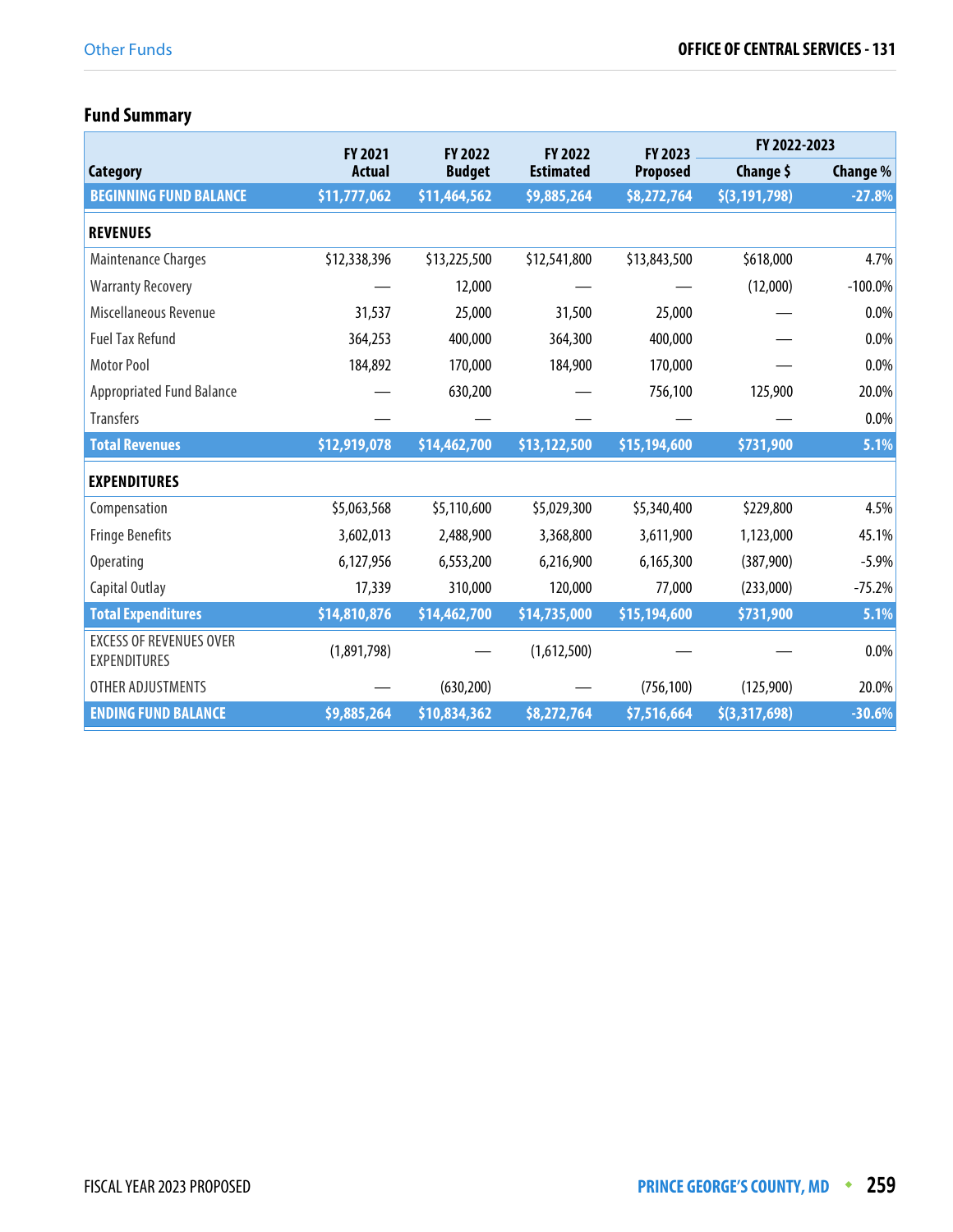#### **Property Management Services Special Revenue Fund**

The Property Management Special Revenue Fund manages the sales proceeds and cost associated with the disposition of surplus real property.

#### **Fiscal Summary**

The FY 2023 proposed budget for the Property Management Special Revenue Fund is \$600,000. FY 2023 funding supports compensation and fringe benefit expenditures for the employees who manage the sale of property. Operating costs include professional development, legal support and contract services like landscaping and economic development consulting. FY 2023 funding remains unchanged from the FY 2022 approved budget.

#### **Expenditures by Category**

|                  | <b>FY 2021</b> | <b>FY 2022</b> | <b>FY 2022</b>  | FY 2023         | Change FY22-FY23 |             |
|------------------|----------------|----------------|-----------------|-----------------|------------------|-------------|
| Category         | Actual         | <b>Budget</b>  | <b>Estimate</b> | <b>Proposed</b> | Amount $(5)$     | Percent (%) |
| <b>Operating</b> | \$676,569      | \$600,000      | \$600,000       | \$600,000       | $\overline{}$    | $0.0\%$     |
| <b>Total</b>     | \$676,569      | \$600,000      | \$600,000       | \$600,000       | ) —              | $0.0\%$     |
| <b>Total</b>     | \$676,569      | \$600,000      | \$600,000       | \$600,000       |                  | $0.0\%$     |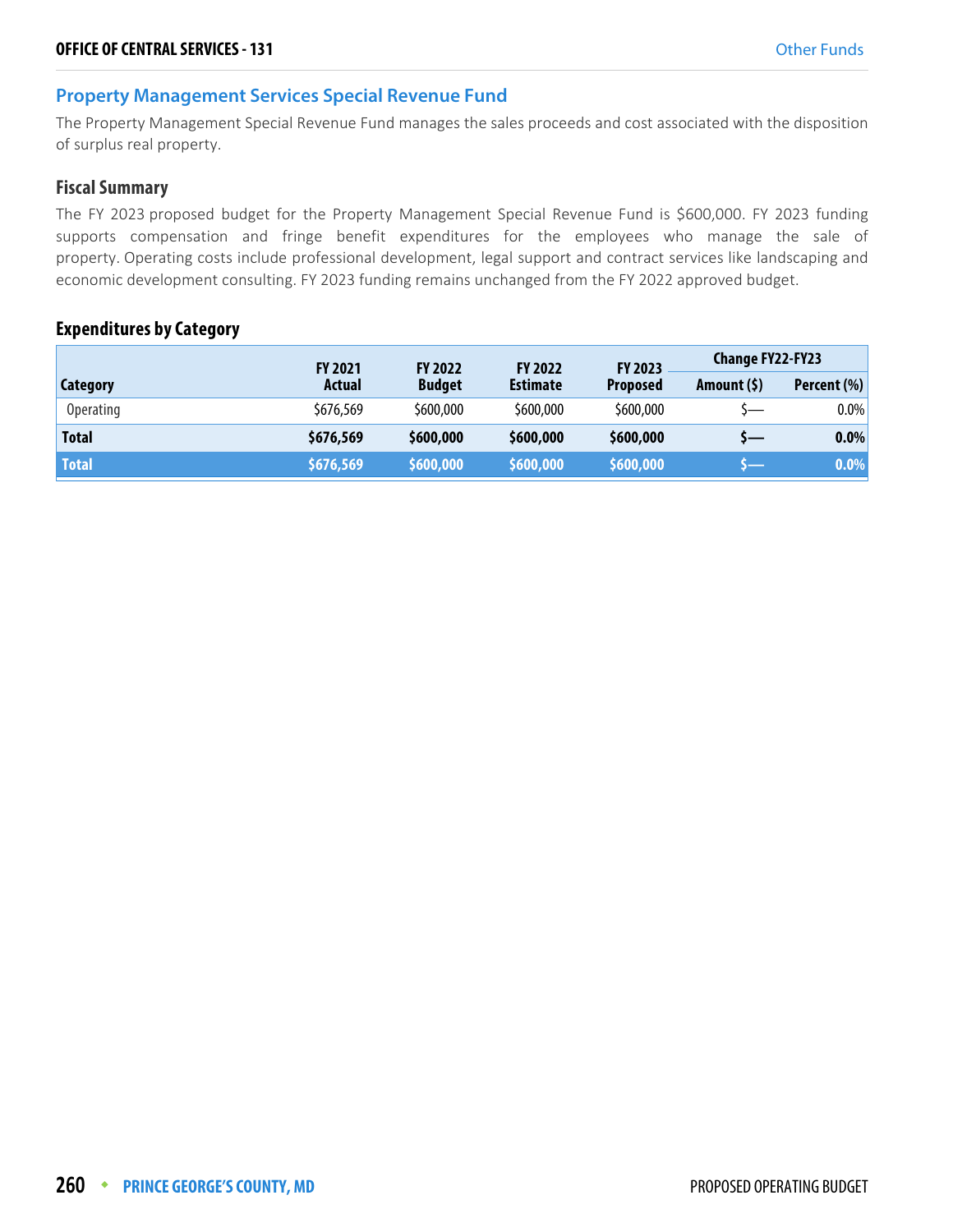# **Fund Summary**

|                                                       | <b>FY 2021</b> | <b>FY 2022</b> | <b>FY 2022</b>   | <b>FY 2023</b>  | FY 2022-2023  |          |
|-------------------------------------------------------|----------------|----------------|------------------|-----------------|---------------|----------|
| <b>Category</b>                                       | <b>Actual</b>  | <b>Budget</b>  | <b>Estimated</b> | <b>Proposed</b> | Change \$     | Change % |
| <b>BEGINNING FUND BALANCE</b>                         | \$397,466      | \$1,052,666    | \$424,156        | \$1,175,456     | \$122,790     | 11.7%    |
| <b>REVENUES</b>                                       |                |                |                  |                 |               |          |
| Sale of Property                                      | \$703,259      | \$600,000      | \$1,351,300      | \$600,000       | $\zeta$ —     | $0.0\%$  |
| <b>Miscellaneous Collections</b>                      |                |                |                  |                 |               | $0.0\%$  |
| <b>Appropriated Fund Balance</b>                      |                |                |                  |                 |               | $0.0\%$  |
| <b>Transfers</b>                                      |                |                |                  |                 |               | $0.0\%$  |
| <b>Total Revenues</b>                                 | \$703,259      | \$600,000      | \$1,351,300      | \$600,000       | $5 -$         | $0.0\%$  |
| <b>EXPENDITURES</b>                                   |                |                |                  |                 |               |          |
| Compensation                                          | $\zeta$ —      | $\zeta$ —      | \$—              | \$—             | $\zeta$ —     | $0.0\%$  |
| <b>Fringe Benefits</b>                                |                |                |                  |                 |               | $0.0\%$  |
| <b>Operating</b>                                      | 676,569        | 600,000        | 600,000          | 600,000         |               | $0.0\%$  |
| Capital Outlay                                        |                |                |                  |                 |               | 0.0%     |
| <b>Total Expenditures</b>                             | \$676,569      | \$600,000      | \$600,000        | \$600,000       | $\mathsf{S}-$ | 0.0%     |
| <b>EXCESS OF REVENUES OVER</b><br><b>EXPENDITURES</b> | 26,690         |                | 751,300          |                 |               | $0.0\%$  |
| OTHER ADJUSTMENTS                                     |                |                |                  |                 |               | $0.0\%$  |
| <b>ENDING FUND BALANCE</b>                            | \$424,156      | \$1,052,666    | \$1,175,456      | \$1,175,456     | \$122,790     | 11.7%    |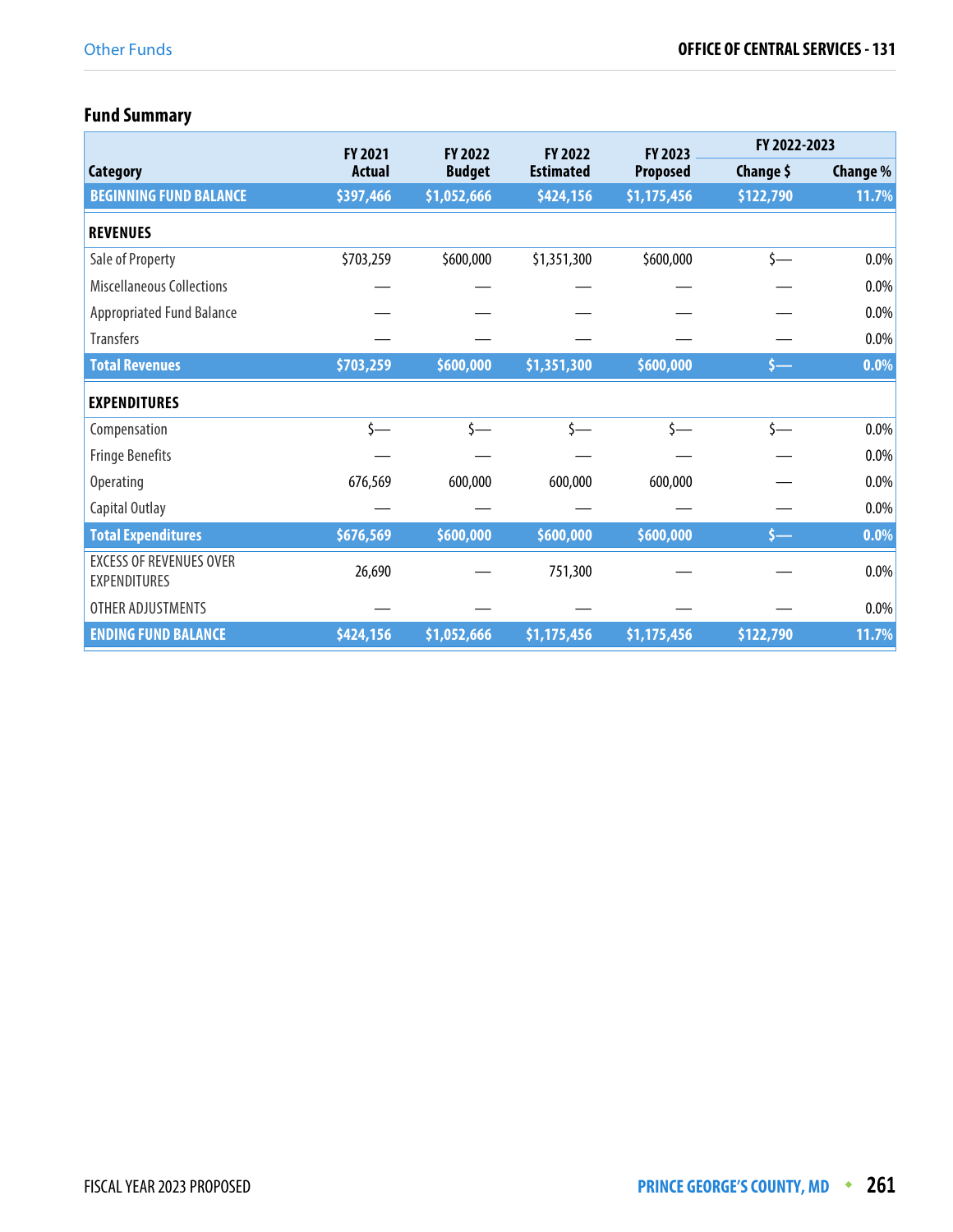#### **Collington Center Special Revenue Fund**

The Collington Center Fund monitors the revenue from the sale of properties within the Center and finance costs incurred from managing the fund.

#### **Fiscal Summary**

The FY 2023 proposed budget for the Collington Center Service Special Revenue Fund is \$5,000. FY 2023 funding supports the annual fee to The Collington Center Association. FY 2023 funding remains unchanged from the FY 2022 approved budget.

#### **Expenditures by Category**

|                  | <b>FY 2021</b> | <b>FY 2022</b> | <b>FY 2022</b>  | <b>FY 2023</b>  | <b>Change FY22-FY23</b> |             |
|------------------|----------------|----------------|-----------------|-----------------|-------------------------|-------------|
| Category         | Actual         | <b>Budget</b>  | <b>Estimate</b> | <b>Proposed</b> | Amount $(5)$            | Percent (%) |
| <b>Operating</b> | \$5,000        | \$5,000        | \$5,000         | \$5,000         |                         | $0.0\%$     |
| <b>Total</b>     | \$5,000        | \$5,000        | \$5,000         | \$5,000         | s—                      | $0.0\%$     |
| <b>Total</b>     | \$5,000        | \$5,000        | \$5,000         | \$5,000         |                         | 0.0%        |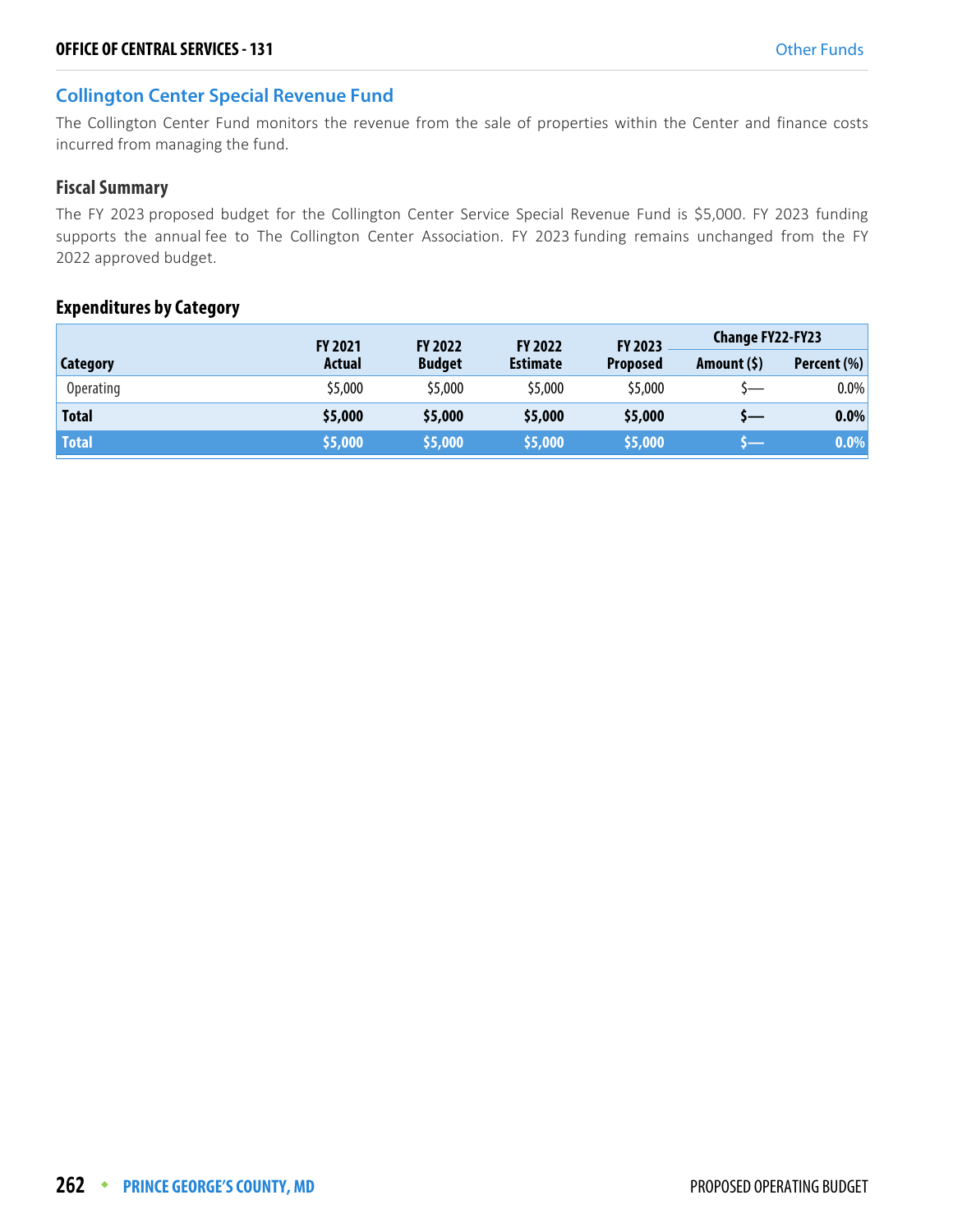# **Fund Summary**

|                                                       | <b>FY 2021</b> | <b>FY 2022</b> | <b>FY 2022</b>   | <b>FY 2023</b>  | FY 2022-2023     |          |
|-------------------------------------------------------|----------------|----------------|------------------|-----------------|------------------|----------|
| <b>Category</b>                                       | <b>Actual</b>  | <b>Budget</b>  | <b>Estimated</b> | <b>Proposed</b> | Change \$        | Change % |
| <b>BEGINNING FUND BALANCE</b>                         | \$142,974      | \$137,974      | \$137,974        | \$132,974       | \$ (5,000)       | $-3.6%$  |
| <b>REVENUES</b>                                       |                |                |                  |                 |                  |          |
| Interest and dividends                                | $\zeta$ —      | $\zeta$ —      | $\zeta$ —        | $\zeta$ —       | $\zeta$ —        | $0.0\%$  |
| <b>Transfer from Collington Center</b>                |                |                |                  |                 |                  | $0.0\%$  |
| <b>Appropriated Fund Balance</b>                      |                | 5,000          | 5,000            | 5,000           |                  | $0.0\%$  |
| <b>Transfers</b>                                      |                |                |                  |                 |                  | $0.0\%$  |
| <b>Total Revenues</b>                                 | $5-$           | \$5,000        | \$5,000          | \$5,000         | \$—              | 0.0%     |
| <b>EXPENDITURES</b>                                   |                |                |                  |                 |                  |          |
| Compensation                                          | $\sim$         | $\mathsf{S}-$  | $\zeta$ —        | $\zeta$ —       | $\zeta$ —        | $0.0\%$  |
| <b>Fringe Benefits</b>                                |                |                |                  |                 |                  | $0.0\%$  |
| <b>Operating</b>                                      | 5,000          | 5,000          | 5,000            | 5,000           |                  | $0.0\%$  |
| Capital Outlay                                        |                |                |                  |                 |                  | 0.0%     |
| <b>Total Expenditures</b>                             | \$5,000        | \$5,000        | \$5,000          | \$5,000         | $\longleftarrow$ | 0.0%     |
| <b>EXCESS OF REVENUES OVER</b><br><b>EXPENDITURES</b> | (5,000)        |                |                  |                 |                  | $0.0\%$  |
| OTHER ADJUSTMENTS                                     |                | (5,000)        | (5,000)          | (5,000)         |                  | $0.0\%$  |
| <b>ENDING FUND BALANCE</b>                            | \$137,974      | \$132,974      | \$132,974        | \$127,974       | \$(5,000)        | $-3.8%$  |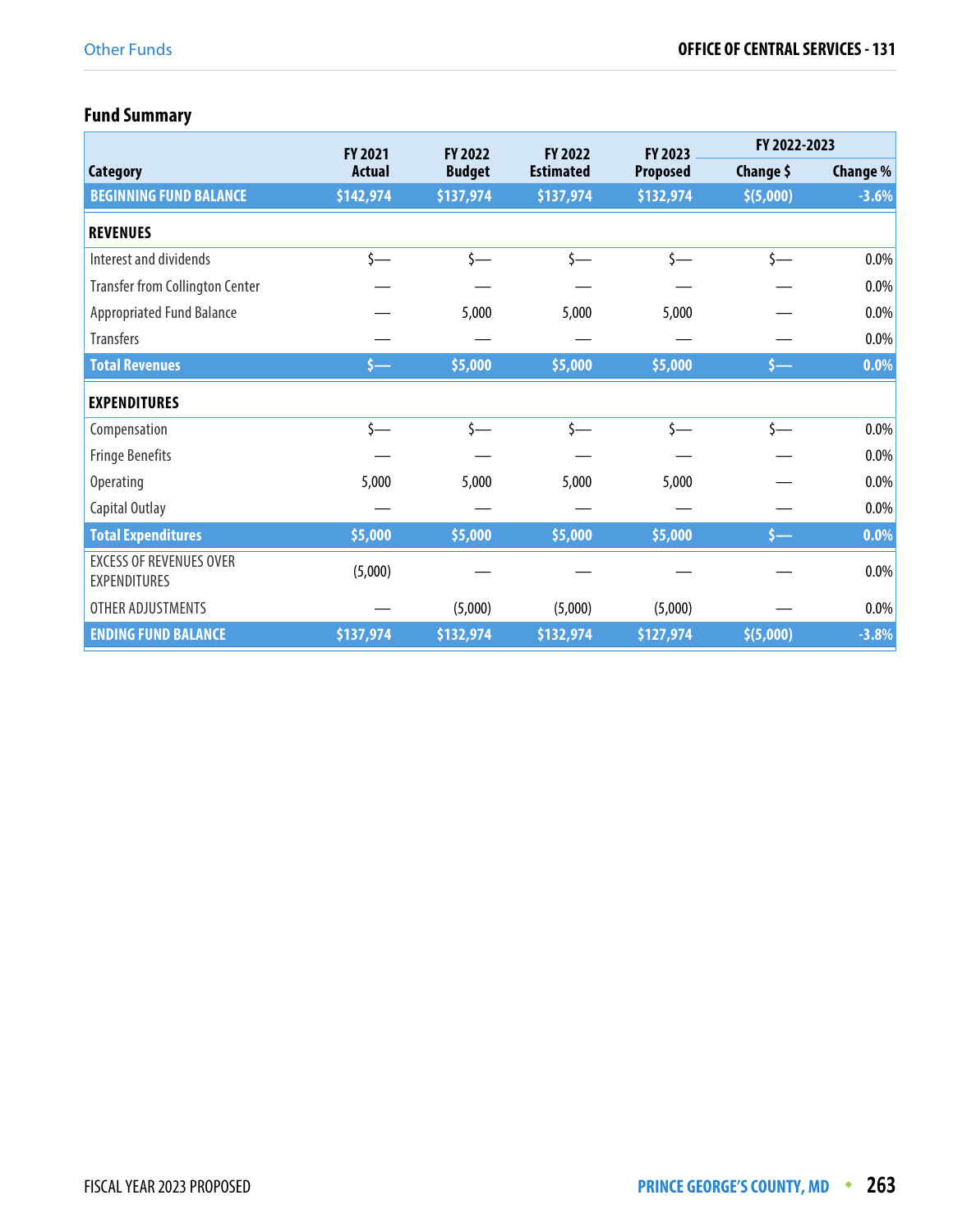## **GRANT FUNDS SUMMARY**

|                        | <b>FY 2021</b> | FY 2022       | <b>FY 2022</b>  | <b>FY 2023</b>  | <b>Change FY22-FY23</b> |             |
|------------------------|----------------|---------------|-----------------|-----------------|-------------------------|-------------|
| Category               | <b>Actual</b>  | <b>Budget</b> | <b>Estimate</b> | <b>Proposed</b> | Amount $(5)$            | Percent (%) |
| Compensation           | \$188,619      | —د            | \$264,300       |                 | ) —                     |             |
| <b>Fringe Benefits</b> | 17,374         |               | 35,700          |                 |                         |             |
| Operating              | 2,736,818      |               | 4,546,700       |                 |                         |             |
| Capital Outlay         |                |               |                 |                 |                         |             |
| <b>SubTotal</b>        | \$2,942,811    | s—            | \$4,846,700     | s—              | s—                      |             |
| Recoveries             |                |               |                 |                 |                         |             |
| <b>Total</b>           | \$2,942,811    |               | \$4,846,700     | 一               |                         |             |

#### **Expenditures by Category - Grant Funds**

The FY 2023 proposed grant budget is \$0 and remains unchanged from the FY 2022 approved budget. The FY 2022 estimate reflects ongoing efforts to process Sustainable Energy's Clean Energy Program grants. All of the Sustainable Energy's Clean Energy Program funding was previously appropriated in FY 2019. In FY 2023, funding in the amount of \$761,300 will be spent to support nine positions and the operations of the program.

#### **Staff Summary by Division - Grant Funds**

| <b>Staff Summary by</b>                                                      |    | <b>FY 2022</b> |             |    | <b>FY 2023</b> |             |
|------------------------------------------------------------------------------|----|----------------|-------------|----|----------------|-------------|
| <b>Division &amp; Grant Program</b>                                          | FT | <b>PT</b>      | <b>LTGF</b> | FT | <b>PT</b>      | <b>LTGF</b> |
| <b>Office of the Director</b>                                                |    |                |             |    |                |             |
| <b>Transforming Neighborhood</b><br>Initiative (TNI) Clean Energy<br>Program |    |                | 9           |    |                | 9           |
| <b>Total Office of the Director</b>                                          |    |                | 9           |    |                | 9           |
| <b>Total</b>                                                                 |    |                | -9          |    |                |             |

In FY 2023, funding is provided for nine limited term grant funded (LTGF) positions. This remain unchanged from the FY 2022 approved budget.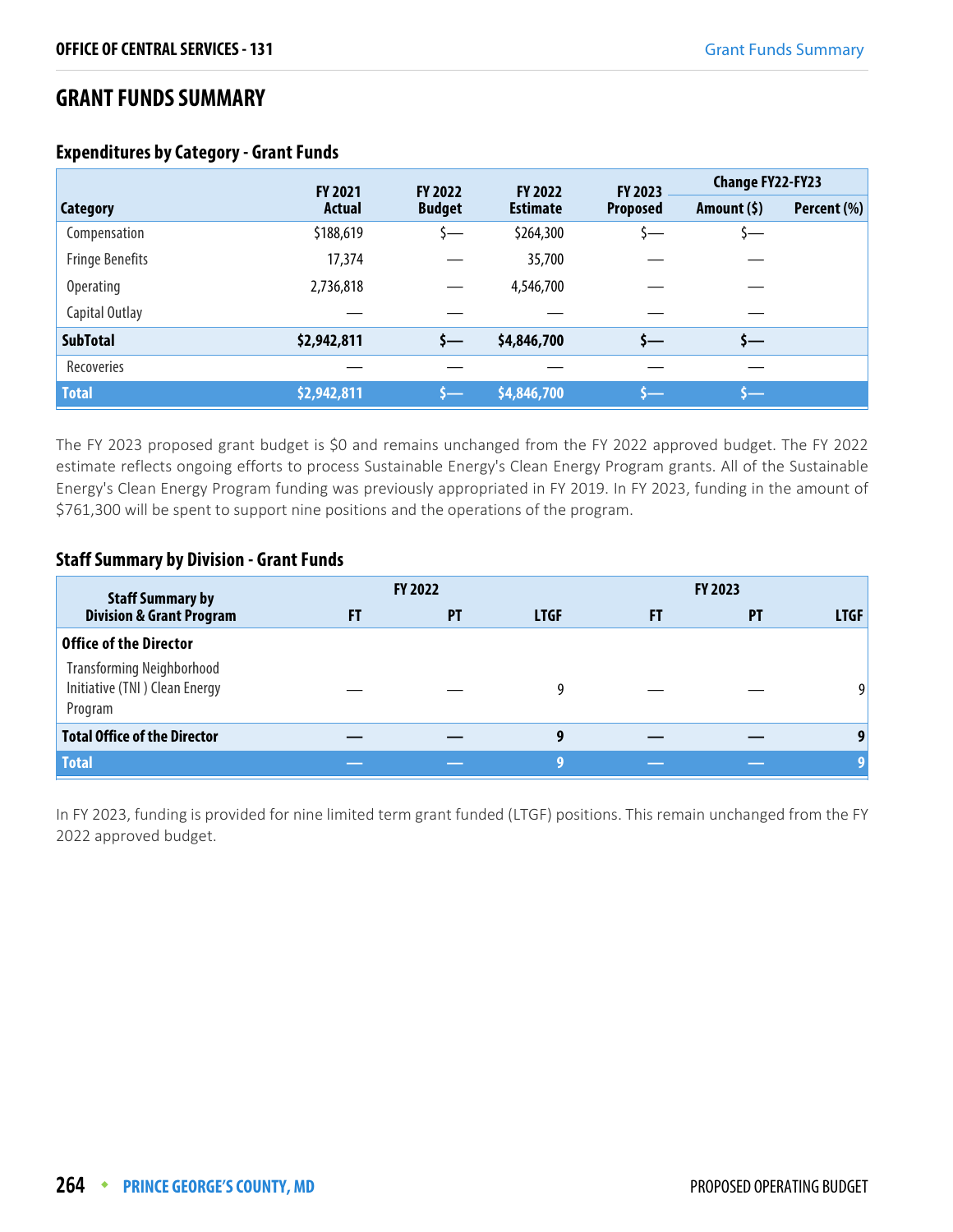# **Grant Funds by Division**

|                                                                                                               | <b>FY 2021</b> | <b>FY 2022</b> | <b>FY 2022</b>  | <b>FY 2023</b>  | <b>Change FY22-FY23</b> |             |
|---------------------------------------------------------------------------------------------------------------|----------------|----------------|-----------------|-----------------|-------------------------|-------------|
| <b>Grant Name</b>                                                                                             | <b>Actual</b>  | <b>Budget</b>  | <b>Estimate</b> | <b>Proposed</b> | Amount (\$)             | Percent (%) |
| <b>Office of the Director</b><br><b>Transforming Neighborhood</b><br>Initiative (TNI) Clean Energy<br>Program | \$2,664,651    | s—             | \$4,502,600     |                 | S—                      |             |
| Atlas Gas Holdings                                                                                            | 278,160        |                | 344,100         |                 |                         |             |
| <b>Total Office of the Director</b>                                                                           | \$2,942,811    | s—             | \$4,846,700     | s—              | $\zeta$ —               |             |
| <b>Subtotal</b>                                                                                               | \$2,942,811    | s—             | \$4,846,700     | s—              | <b>s—</b>               |             |
| <b>Total Transfer from General Fund -</b><br>(County Contribution/Cash Match)                                 |                |                |                 |                 |                         |             |
| Total                                                                                                         | \$2,942,811    |                | \$4,846,700     | s—              | s—                      |             |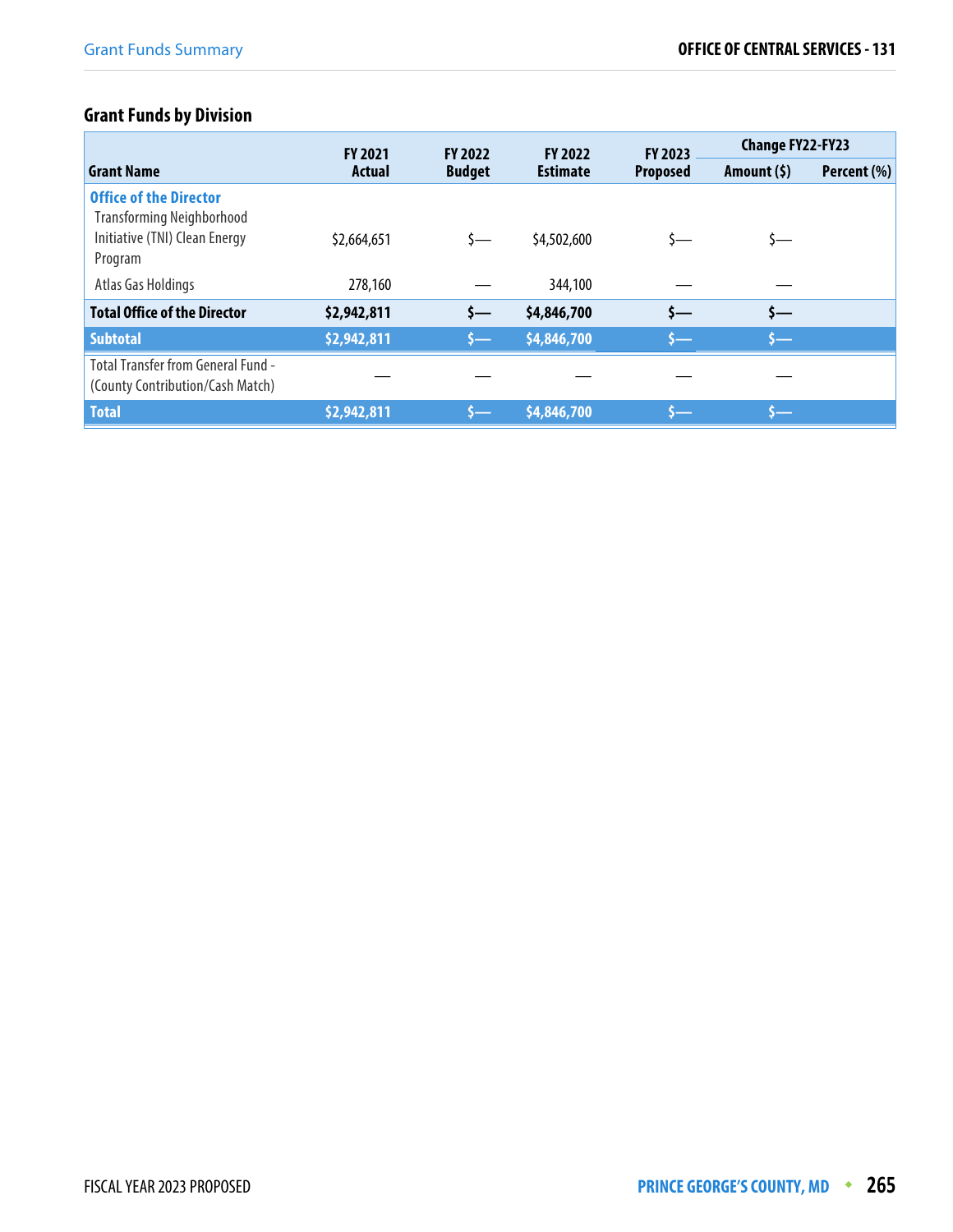## **SERVICE DELIVERY PLAN AND PERFORMANCE**

**Goal 1** — To provide assistance to County-based and minority businesses in order to increase supplier diversity, build capacity and foster economic development.

**Objective 1.1** – Increase the number and capacity of certified Countybased, County-located and certified minority businesses.

| <b>FY 2027</b> | <b>FY 2020</b> | <b>FY 2021</b> | <b>FY 2022</b>   | <b>FY 2023</b>   | Trend |
|----------------|----------------|----------------|------------------|------------------|-------|
| Target         | Actual         | Actual         | <b>Estimated</b> | <b>Projected</b> |       |
| 2.304          | 1,274          | 1.301          | 1.431            | 1.574            | ⇔     |

#### **Trend and Analysis**

The Supplier Development and Diversity Division (SDDD), is the "Connection to Resources and Opportunities." SDDD is the primary advocate for local, small, disadvantaged, minority, and veteran-owned businesses seeking to do business with Prince George's County. SDDD strongly advocates for Prince George's County businesses by providing certification training, technical training, and strategic sourcing opportunities to assure that local businesses are afforded an equitable share of procurements and contracted dollar opportunities. The agency remains committed to increasing the number of certified County-based businesses (CBB) County-based small businesses (CBSB), County-based small/ minority businesses (CBSB/MBE), County-located businesses (CLB) and minority business enterprises businesses (MBE) by 15%.

The agency has experienced a slight decrease in its total certified County-based, County-located and certified minority businesses; however, OCS has been working diligently to improve its technical support and outreach services to local businesses. Please note the agency discontinued in-person site visits to CBBs in FY 2021 due to COVID-19.

| <b>Measure Name</b>                                                                       | FY 2019<br>Actual | <b>FY 2020</b><br>Actual | <b>FY 2021</b><br>Actual | <b>FY 2022</b><br><b>Estimated</b> | FY 2023<br>Projected |
|-------------------------------------------------------------------------------------------|-------------------|--------------------------|--------------------------|------------------------------------|----------------------|
| <b>Resources (Input)</b>                                                                  |                   |                          |                          |                                    |                      |
| Supplier Diversity and Development Division staff                                         | 6                 | 9                        | 6                        | 7                                  |                      |
| SDDD business analysts                                                                    | 3                 | 3                        | 2                        | 2                                  |                      |
| <b>Workload, Demand and Production (Output)</b>                                           |                   |                          |                          |                                    |                      |
| Minority business recertifications                                                        | 665               | 294                      | 609                      | 670                                | 737                  |
| County-based business certification applications                                          | 223               | 154                      | 599                      | 659                                | 725                  |
| Site visits to potential County-based businesses                                          | 56                | 53                       | 0                        | 0                                  | $\theta$             |
| <b>Efficiency</b>                                                                         |                   |                          |                          |                                    |                      |
| Certified County-based minority business<br>applications and recertifications per analyst | 357               | 410                      | 730                      | 803                                | 883                  |
| <b>Quality</b>                                                                            |                   |                          |                          |                                    |                      |
| Minority business certified within five business days                                     | 100%              | 100%                     | 94%                      | 95%                                | 97%                  |
| County-based certifications completed within 90-<br>days                                  | 100%              | 96%                      | 99%                      | 99%                                | 99%                  |
| <b>Impact (Outcome)</b>                                                                   |                   |                          |                          |                                    |                      |
| Total certified and registered minority businesses<br>(cumulative)                        | 850               | 691                      | 718                      | 790                                | 869                  |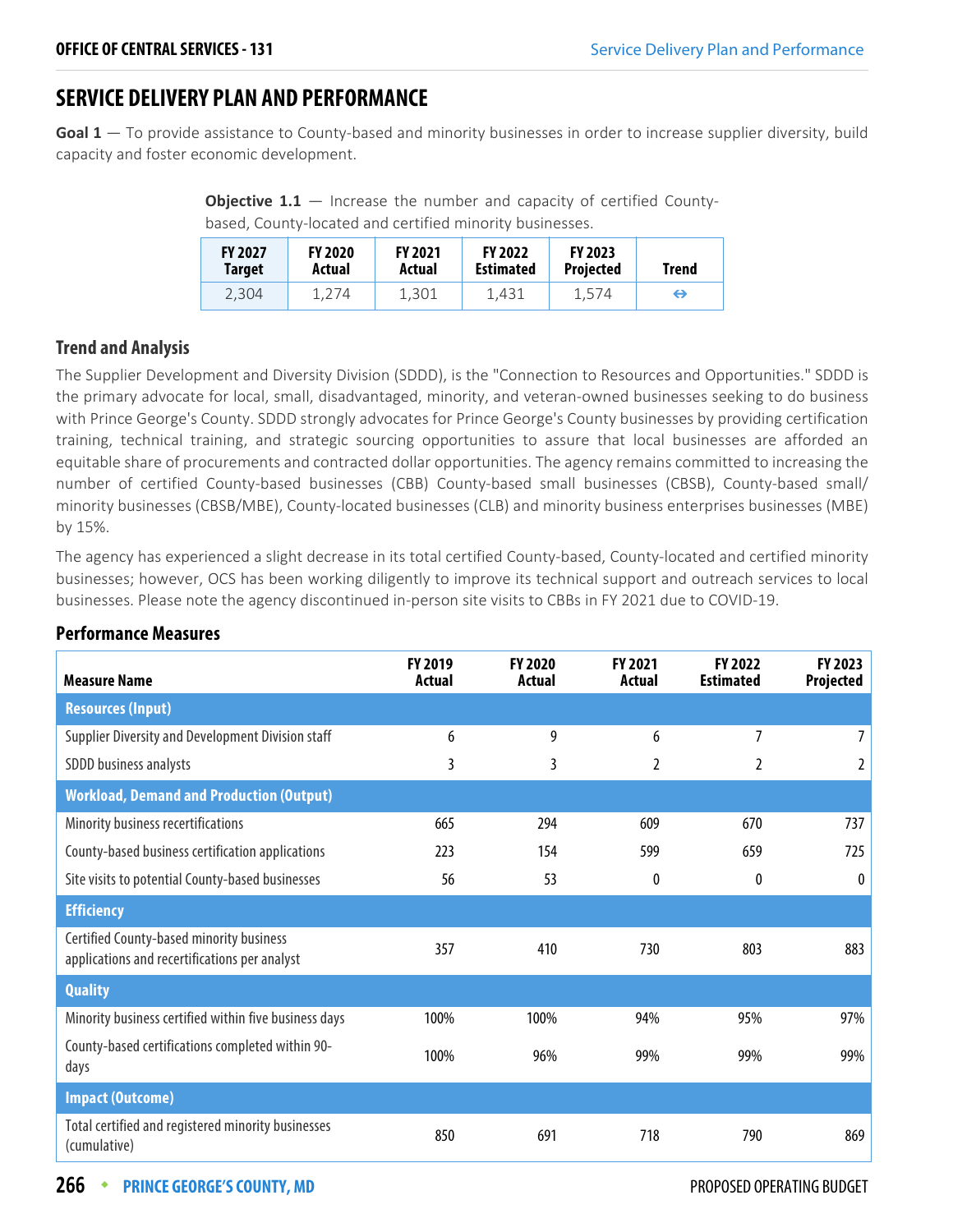| <b>Measure Name</b>                                                               | <b>FY 2019</b><br>Actual | <b>FY 2020</b><br>Actual | <b>FY 2021</b><br>Actual | <b>FY 2022</b><br><b>Estimated</b> | FY 2023<br><b>Projected</b> |
|-----------------------------------------------------------------------------------|--------------------------|--------------------------|--------------------------|------------------------------------|-----------------------------|
| Total certified County-based businesses (cumulative)                              | 596                      | 539                      | 527                      | 580                                | 638                         |
| Total County-located businesses (cumulative)                                      | 55                       | 44                       | 49                       | 54                                 | 59                          |
| Total certified County-based, County-located and<br>certified minority businesses | 1,501                    | 1,274                    | 1.301                    | 1,431                              | 1,574                       |

**Goal 2** — To provide facilities management services at County-owned facilities to all users in order to achieve safe, well-maintained facilities and support daily operations.

**Objective 2.1** – Increase the percentage of buildings classified as being in good condition.

| <b>FY 2027</b> | <b>FY 2020</b> | <b>FY 2021</b> | <b>FY 2022</b>   | <b>FY 2023</b>   | <b>Trend</b> |
|----------------|----------------|----------------|------------------|------------------|--------------|
| Target         | Actual         | Actual         | <b>Estimated</b> | <b>Projected</b> |              |
| 73%            | 60%            | 63%            | 65%              | 68%              |              |

#### **Trend and Analysis**

Providing regular preventive maintenance for county facilities is the first defense against failures in service, shortened equipment life and smooth operational efficiency. In an increasingly sophisticated world where technologies for major building equipment and systems are constantly evolving, training for building staff is of paramount importance to enable best practices and the highest efficiency and levels of service. Accurate property conditions assessments enable accurate predictions of needs, elimination of most emergencies and more predictable budgetary planning. Currently, buildings in good condition are those which require no immediate major repairs. Buildings in fair condition need a few major and minor repairs. Buildings in poor condition need various major and minor repairs. The number of buildings in good condition has been increased by the number of new and rehabilitated buildings that have been added or that have "rejoined" the portfolio due to major completed Capital Improvement Projects.

\*Please note, the FY 2019 and FY 2020 actuals for "Building square feet maintained" were inaccurate in the FY 2022 budget report. This inaccuracy has been corrected below.

| <b>Measure Name</b>                                        | <b>FY 2019</b><br>Actual | <b>FY 2020</b><br>Actual | <b>FY 2021</b><br>Actual | FY 2022<br><b>Estimated</b> | FY 2023<br>Projected |
|------------------------------------------------------------|--------------------------|--------------------------|--------------------------|-----------------------------|----------------------|
| <b>Resources (Input)</b>                                   |                          |                          |                          |                             |                      |
| Maintenance staff available to respond to work<br>requests | 43                       | 57                       | 49                       | 49                          | 60                   |
| <b>Workload, Demand and Production (Output)</b>            |                          |                          |                          |                             |                      |
| Pieces of equipment to maintain                            | 1,942                    | 1,942                    | 1,975                    | 1,985                       | 1,985                |
| Preventive maintenance tasks to be completed               | 5,987                    | 5,269                    | 5,560                    | 6,059                       | 6,089                |
| Preventive maintenance tasks completed                     | 1,934                    | 312                      | 2,050                    | 2,050                       | 2,075                |
| Building square feet maintained                            | 4,734,956                | 4,734,956                | 5,234,956                | 5,234,956                   | 5,234,956            |
| Work order requests                                        | 7,680                    | 4,824                    | 8,064                    | 9,584                       | 9,824                |
| Work orders completed                                      | 2,316                    | 3,402                    | 2,822                    | 3,354                       | 3,438                |
| County-owned buildings                                     | 121                      | 195                      | 199                      | 199                         | 199                  |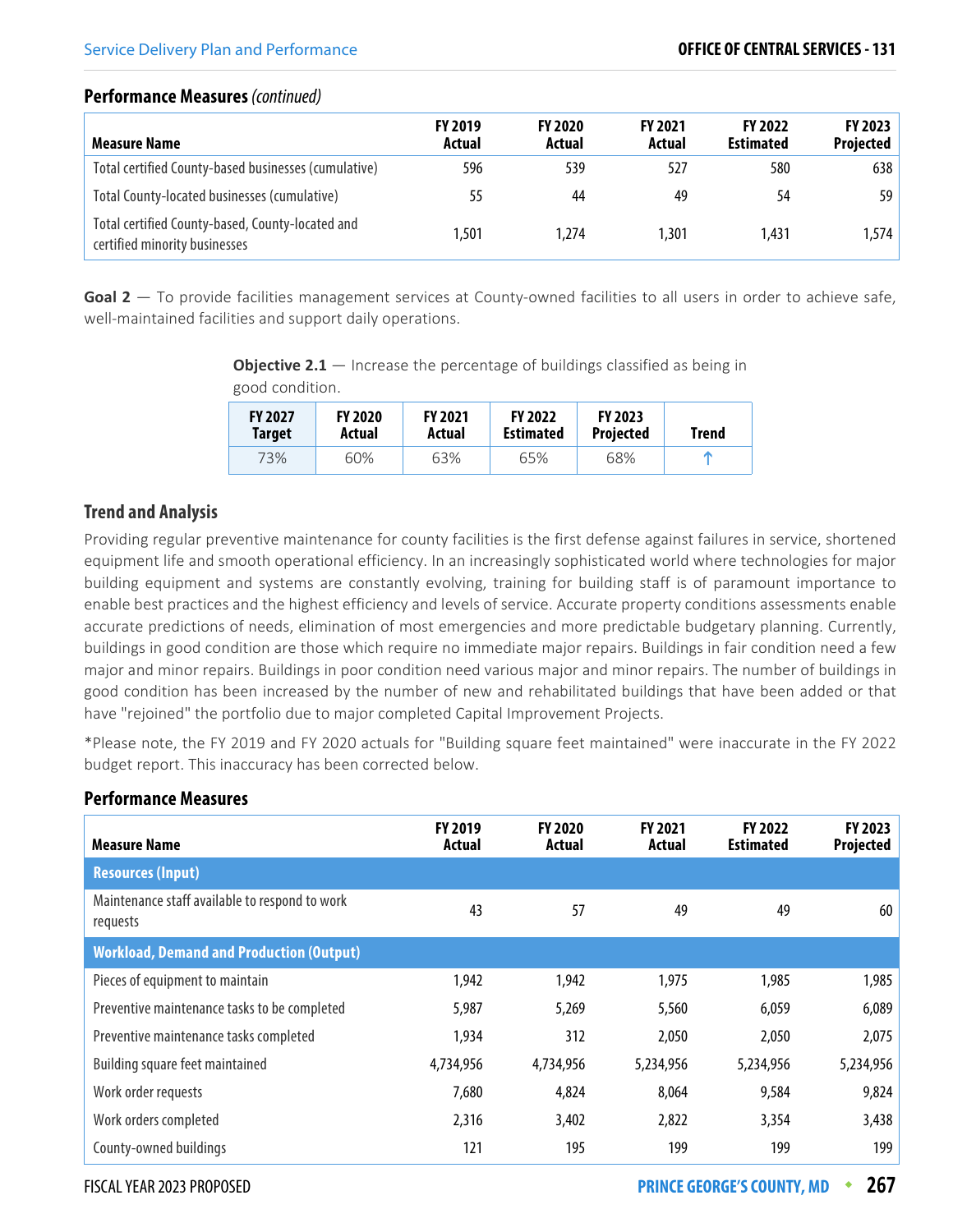| <b>Measure Name</b>                                        | <b>FY 2019</b><br>Actual | <b>FY 2020</b><br>Actual | FY 2021<br>Actual | FY 2022<br><b>Estimated</b> | <b>FY 2023</b><br>Projected |
|------------------------------------------------------------|--------------------------|--------------------------|-------------------|-----------------------------|-----------------------------|
| Repairs requested in the correctional facility             | 4,329                    | 1,888                    | 2,044             | 2,216                       | 2,216                       |
| Repairs completed in the correctional facility             | 431                      | 999                      | 1,966             | 1,449                       | 1,434                       |
| <b>Efficiency</b>                                          |                          |                          |                   |                             |                             |
| Work order requests per staff member                       | 179                      | 141                      | 165               | 196                         | 164                         |
| Square footage maintained per staff                        | 110,115                  | 127,972                  | 106,836           | 106,836                     | 87,249                      |
| <b>Quality</b>                                             |                          |                          |                   |                             |                             |
| Preventive maintenance tasks completed within one<br>month | 60%                      | 60%                      | 60%               | 60%                         | 62%                         |
| Work orders completed within 10 days                       | 60%                      | 60%                      | 62%               | 62%                         | 65%                         |
| <b>Impact (Outcome)</b>                                    |                          |                          |                   |                             |                             |
| County-owned buildings in good condition                   | 60%                      | 60%                      | 63%               | 65%                         | 68%                         |

**Goal 3** — To provide fleet management services to County agencies and municipalities in order to support the County's transportation needs.

**Objective 3.1** – Increase the percentage of vehicles that are available.

| <b>FY 2027</b> | <b>FY 2020</b> | <b>FY 2021</b> | <b>FY 2022</b>   | <b>FY 2023</b>   | Trend |
|----------------|----------------|----------------|------------------|------------------|-------|
| Target         | Actual         | Actual         | <b>Estimated</b> | <b>Projected</b> |       |
| 96%            | 96%            | 98%            | 96%              | 96%              | ⇔     |

#### **Trend and Analysis**

The Fleet Division is on track to maintain vehicle availability goals during FY 2023. This is partially due to achieving a nearly 100% staffing level. The other major factor in this achievement is the pandemic and the fact that a significant portion of the County's vehicles have been idled for the last six months due to office closures and offsite work. It is anticipated that the Fleet Division will be working at full capacity as more agencies return to their offices.

| <b>Measure Name</b>                                           | <b>FY 2019</b><br>Actual | <b>FY 2020</b><br>Actual | <b>FY 2021</b><br>Actual | <b>FY 2022</b><br><b>Estimated</b> | FY 2023<br>Projected |
|---------------------------------------------------------------|--------------------------|--------------------------|--------------------------|------------------------------------|----------------------|
| <b>Resources (Input)</b>                                      |                          |                          |                          |                                    |                      |
| <b>Mechanics</b>                                              | 38                       | 41                       | 45                       | 45                                 | 47                   |
| <b>Workload, Demand and Production (Output)</b>               |                          |                          |                          |                                    |                      |
| County vehicles                                               | 3,313                    | 3,260                    | 3,297                    | 3,281                              | 3,300                |
| Work orders for County vehicles                               | 12,975                   | 11,846                   | 11,118                   | 11,115                             | 11,750               |
| Police vehicles fitted with police equipment by the<br>County | 84                       | 59                       | 77                       | 50                                 | 75                   |
| Vehicles requiring replacement due to an accident             | 52                       | 44                       | 54                       | 63                                 | 60                   |
| Vehicles taken out of service (retired, destroyed, etc.)      | 361                      | 195                      | 315                      | 321                                | 320                  |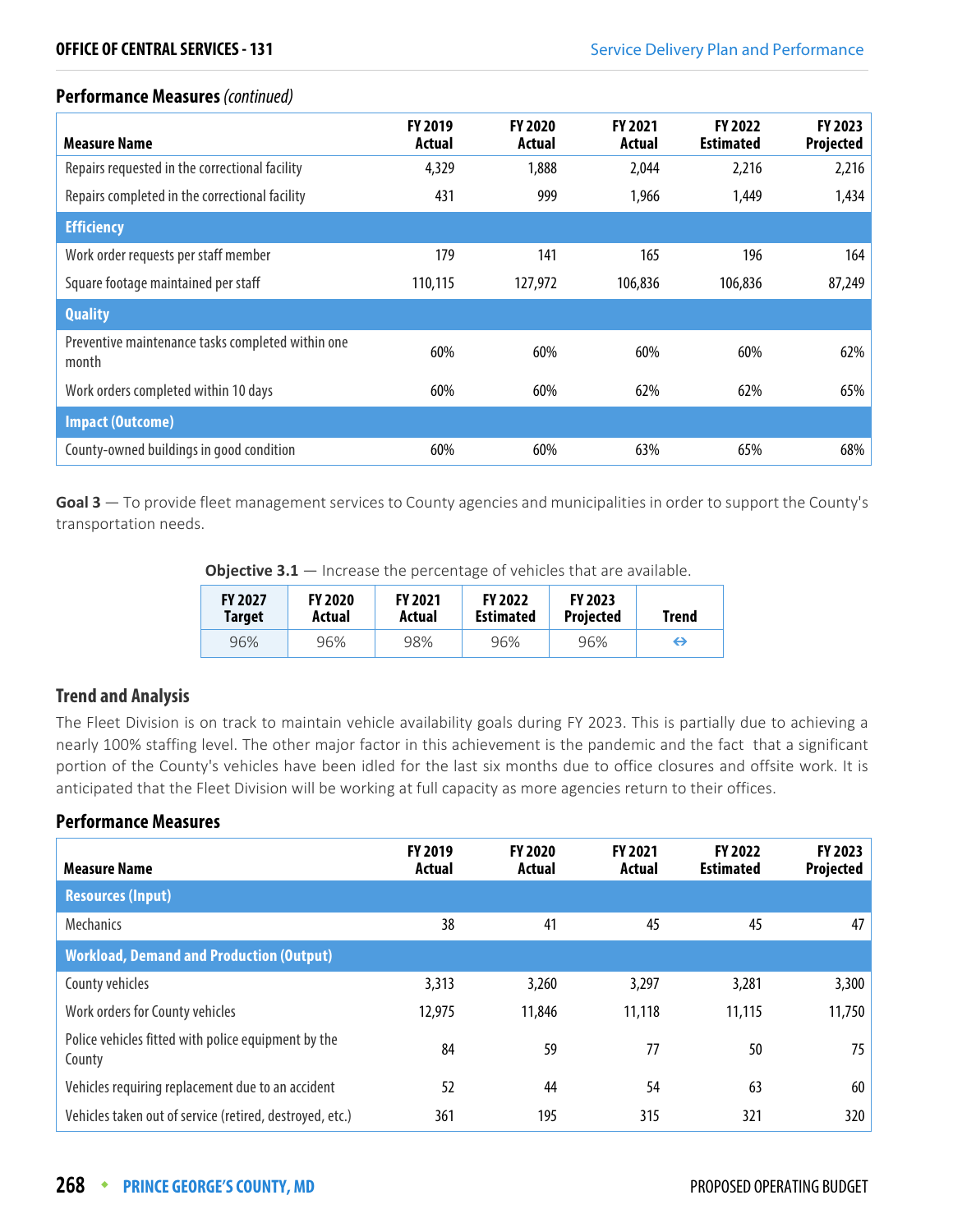| <b>Measure Name</b>                             | <b>FY 2019</b><br>Actual | <b>FY 2020</b><br>Actual | <b>FY 2021</b><br>Actual | <b>FY 2022</b><br><b>Estimated</b> | FY 2023<br><b>Projected</b> |
|-------------------------------------------------|--------------------------|--------------------------|--------------------------|------------------------------------|-----------------------------|
| <b>Efficiency</b>                               |                          |                          |                          |                                    |                             |
| Work orders per mechanic                        | 341                      | 288                      | 247                      | 247                                | 250                         |
| Direct labor hours per mechanic                 | 1,267                    | 1,166                    | 1,027                    | 1,095                              | 1,125                       |
| <b>Quality</b>                                  |                          |                          |                          |                                    |                             |
| Customer surveys that were favorable            | 100%                     | 99%                      | 100%                     | 100%                               | 100%                        |
| Repairs repeated                                | 27                       | 28                       | 26                       | 21                                 | 25                          |
| <b>Impact (Outcome)</b>                         |                          |                          |                          |                                    |                             |
| County vehicles that are available and operable | 96%                      | 96%                      | 98%                      | 96%                                | 96%                         |

**Goal 4** — To provide inventory management to all County agencies in order to account for all County assets.

**Objective 4.1** – Increase the percentage of capital assets recorded in the County's inventory.

| <b>FY 2027</b> | <b>FY 2020</b> | <b>FY 2021</b> | <b>FY 2022</b>   | <b>FY 2023</b>   | <b>Trend</b> |
|----------------|----------------|----------------|------------------|------------------|--------------|
| <b>Target</b>  | Actual         | Actual         | <b>Estimated</b> | <b>Projected</b> |              |
| 100%           | 0%             | 99%            | 97%              | 97%              | m            |

#### **Trend and Analysis**

Annually, Prince George's County makes a substantial investment in the acquisition and construction of capital assets. Prudent management of the government resources require the highest level of stewardship and accountability by all agencies. To that end, OCS General Services Division reports and accounts for all capital assets used to carry out activities and functions for Prince George's County Government's operations. Capital assets include land, improvements to land, easements, buildings, building improvements, vehicles, machinery, equipment, infrastructure and all other tangible assets. Each agency head is to designate, in writing, at least one capital asset representative responsible for maintaining and safeguarding the agency's capital asset inventory. The agency has continued to increase the overall management of County equipment assets from different agencies accurately and effectively. Continuous Systems, Applications & Products in Data Processing (SAP) system enhancements identifying all procurement contracts above \$5,000 will help to maintain the percentage of capital assets recorded.

| <b>Measure Name</b>                                 | <b>FY 2019</b><br>Actual | <b>FY 2020</b><br>Actual | <b>FY 2021</b><br>Actual | <b>FY 2022</b><br><b>Estimated</b> | FY 2023<br>Projected |
|-----------------------------------------------------|--------------------------|--------------------------|--------------------------|------------------------------------|----------------------|
| <b>Resources (Input)</b>                            |                          |                          |                          |                                    |                      |
| Staff accounting for public safety inventory items  | 4                        |                          |                          |                                    |                      |
| Staff accounting for fixed capital assets inventory |                          |                          |                          |                                    |                      |
| <b>Workload, Demand and Production (Output)</b>     |                          |                          |                          |                                    |                      |
| Agencies verifying fixed capital assets quarterly   | 8                        | 8                        | 8                        | 8                                  | 8                    |
| <b>Efficiency</b>                                   |                          |                          |                          |                                    |                      |
| Public safety inventory items per staff member      | 46                       | 151                      | 173                      | 194                                | 194                  |